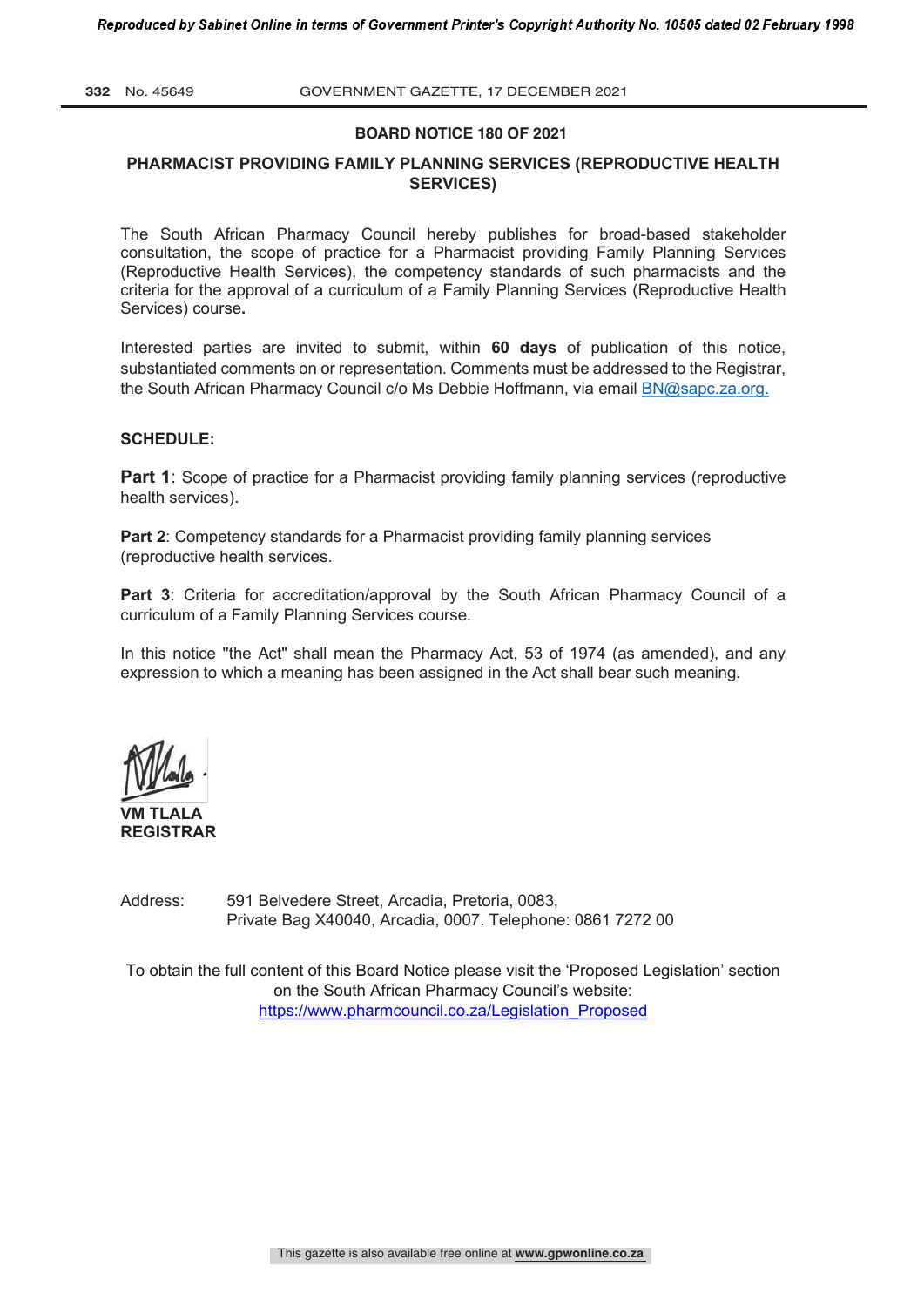

# **PHARMACIST PROVIDING FAMILY PLANNING SERVICES (REPRODUCTIVE HEALTH SERVICES)**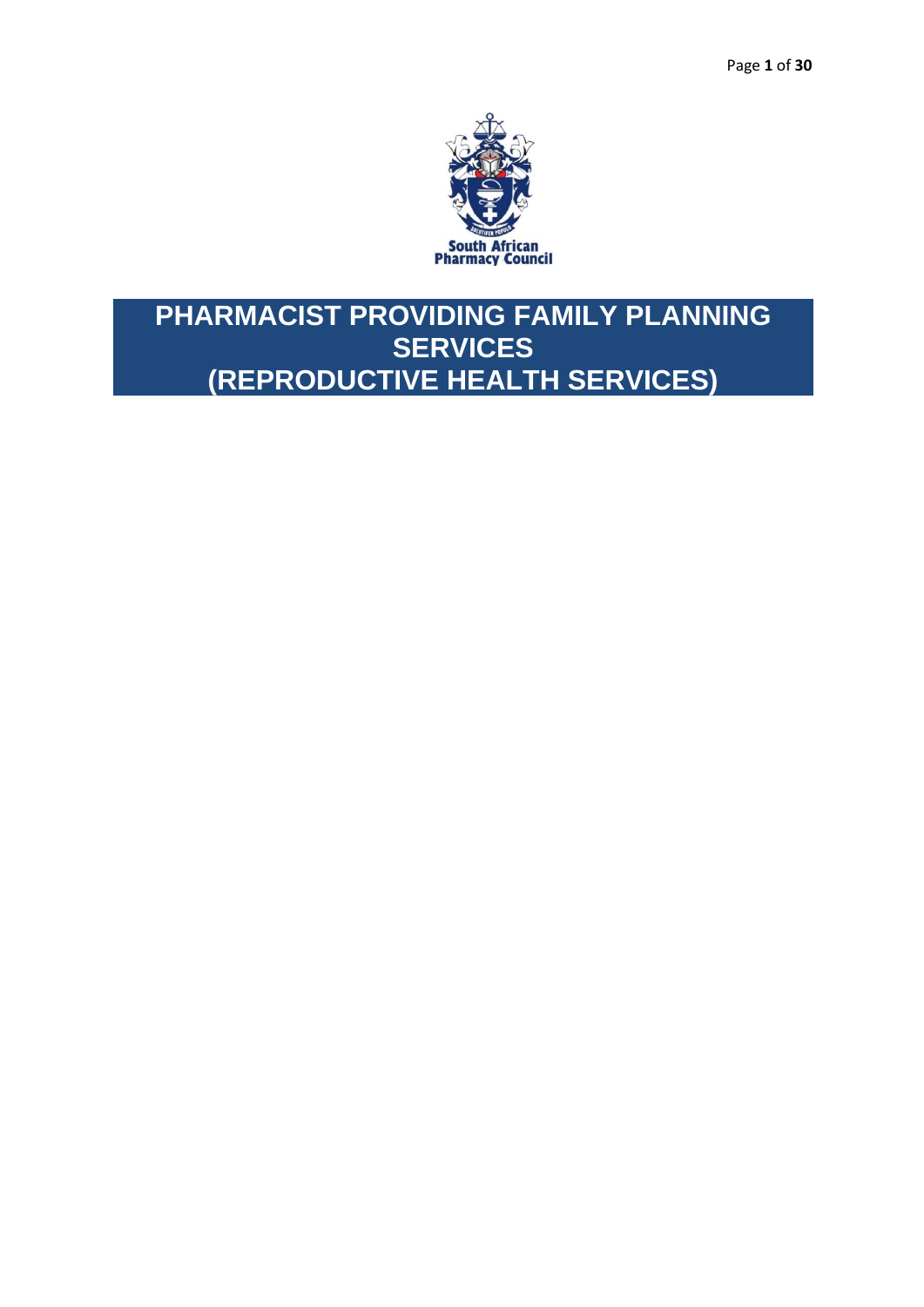## **TABLE OF CONTENTS**

| PART 1:        | THE SCOPE OF PRACTICE FOR A PHARMACIST PROVIDING FAMILY PLANNING            |  |
|----------------|-----------------------------------------------------------------------------|--|
| <b>PART 2:</b> | <b>COMPETENCY STANDARDS - PHARMACIST PROVIDING FAMILY PLANNING</b>          |  |
|                |                                                                             |  |
|                |                                                                             |  |
| 1 <sub>1</sub> |                                                                             |  |
| 2.             |                                                                             |  |
| 3.             | DEVELOPMENT OF COMPETENCY STANDARDS FOR PHARMACIST PROVIDING                |  |
| 4.             | SUMMARY OF COMPETENCY STANDARDS FOR A PHARMACIST PROVIDING FAMILY           |  |
|                |                                                                             |  |
|                | DOMAIN 2: SAFE AND RATIONAL USE OF MEDICINES AND MEDICAL DEVICES 8          |  |
|                |                                                                             |  |
|                |                                                                             |  |
|                |                                                                             |  |
| 5.             |                                                                             |  |
|                | PART 3: CRITERIA FOR ACCREDITATION OF FAMILY PLANNING (REPRODUCTIVE HEALTH) |  |
| 6.             |                                                                             |  |
| 7 <sub>1</sub> | QUALIFICATIONS AND EXPERIENCE OF PRESENTERS/FACILITATORS  27                |  |
| 8.             | STANDARDS FOR PRESENTATION OF THE FAMILY PLANNING TRAINING                  |  |
| 9.             |                                                                             |  |
| 10.            | ASSESSMENT OF THE FAMILY PLANNING (REPRODUCTIVE HEALTH) TRAINING 28         |  |
| 11.            |                                                                             |  |
| 12.            |                                                                             |  |
| 13.            |                                                                             |  |
| 14.            |                                                                             |  |
| 15.            |                                                                             |  |
| 16.            |                                                                             |  |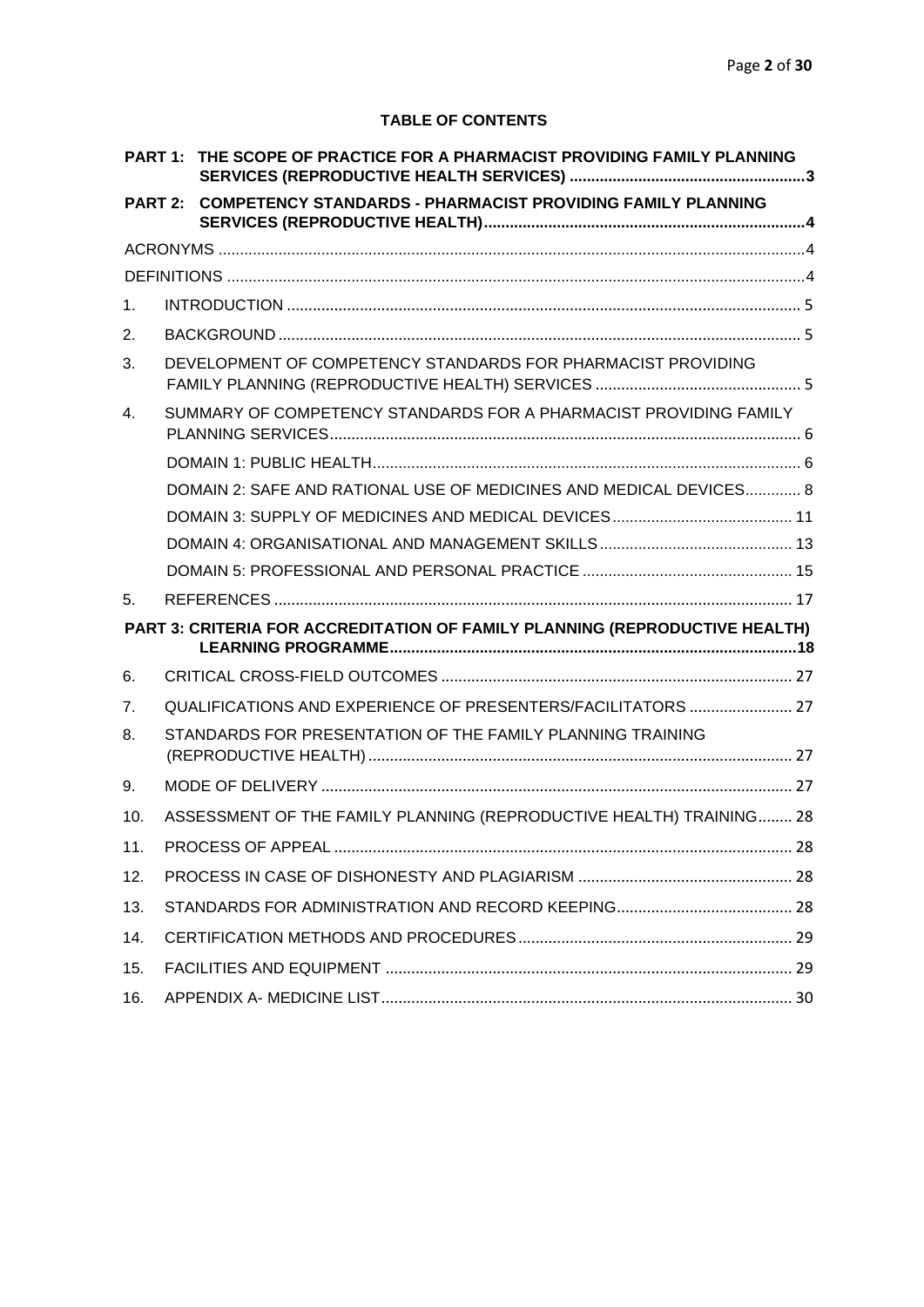## <span id="page-3-0"></span>**PART 1: THE SCOPE OF PRACTICE FOR A PHARMACIST PROVIDING FAMILY PLANNING SERVICES (REPRODUCTIVE HEALTH SERVICES)**

In addition to the acts and services which form part of the scope of practice of the pharmacist as prescribed in terms of Regulations 3 and 4 of the *Regulations relating to the practice of Pharmacy* (GNR 1158, published on 20 November 2000), a pharmacist who has completed the supplementary training on family planning (reproductive health) and has obtained a permit in terms of section 22A(15) of the Medicines and Related Substances Act, 101 of 1975, may be allowed to prescribe and administer medicines for family planning (reproductive health) and perform consultations with patients at a pharmacy or in an approved setting, which includes the following:

- (a) comprehensive patient history taking;
- (b) physical examination (excluding breast examination, internal and external genitourinary examination);
- (c) decision on safe and appropriate family planning options;
- (d) prescribing and administration of appropriate medicines, therapy and/or other interventions for contraception and emergency post-coital contraception, in line with the Primary Health Care (PHC) Standard Treatment Guidelines (STG) and Essential Medicine List (EML) published by the Department of Health from time to time;
- (e) monitoring of the outcomes of the medicine, therapy and/or other intervention selected;
- (f) providing supportive care for management of adverse events and side effects; and reporting thereof;
- (g) referral to another health care provider where necessary; and
- (h) record-keeping and maintaining confidentiality.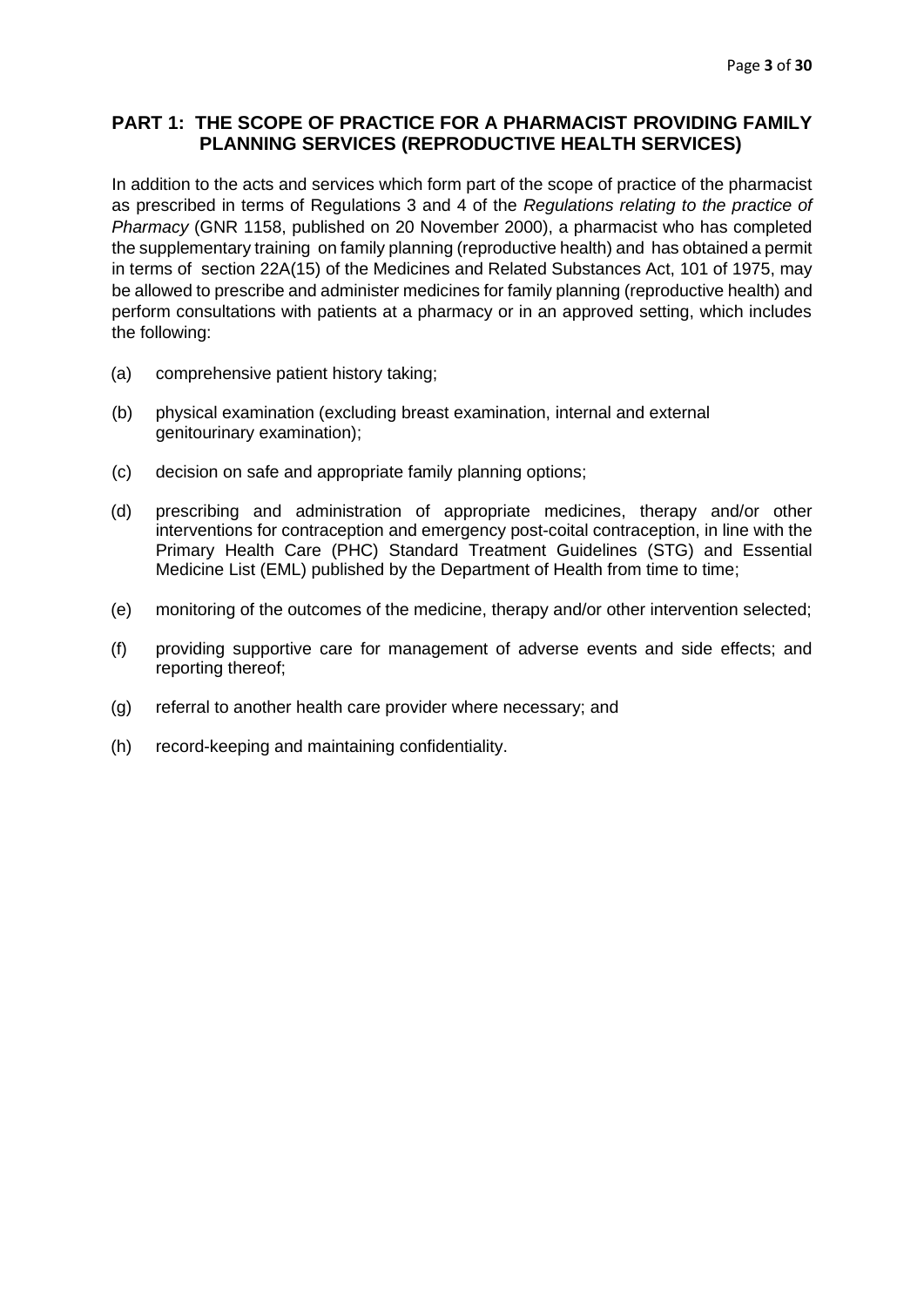## <span id="page-4-0"></span>**PART 2: COMPETENCY STANDARDS - PHARMACIST PROVIDING FAMILY PLANNING SERVICES (REPRODUCTIVE HEALTH)**

## <span id="page-4-1"></span>**ACRONYMS**

| DoH         | Department of Health                  |
|-------------|---------------------------------------|
| <b>EPC</b>  | Emergency post-coital contraception   |
| EML         | <b>Essential Medicines List</b>       |
| HIV         | Human Immunodeficiency Virus          |
| <b>PHC</b>  | <b>Primary Health Care</b>            |
| <b>SAPC</b> | South African Pharmacy Council        |
| <b>STG</b>  | <b>Standard Treatment Guidelines</b>  |
| STI         | <b>Sexually Transmitted Infection</b> |

## <span id="page-4-2"></span>**DEFINITIONS**

**Behavioural statement:** Is a statement that describes the activity or outcomes prescribers should be able to demonstrate.

**Competency:** A quality or characteristic of a person related to effective or superior performance. Competency consists of aspects such as attitudes, motives, traits, and skills.

**Domain:** Represents an organised cluster of competencies within a framework and the domains, with associated competencies.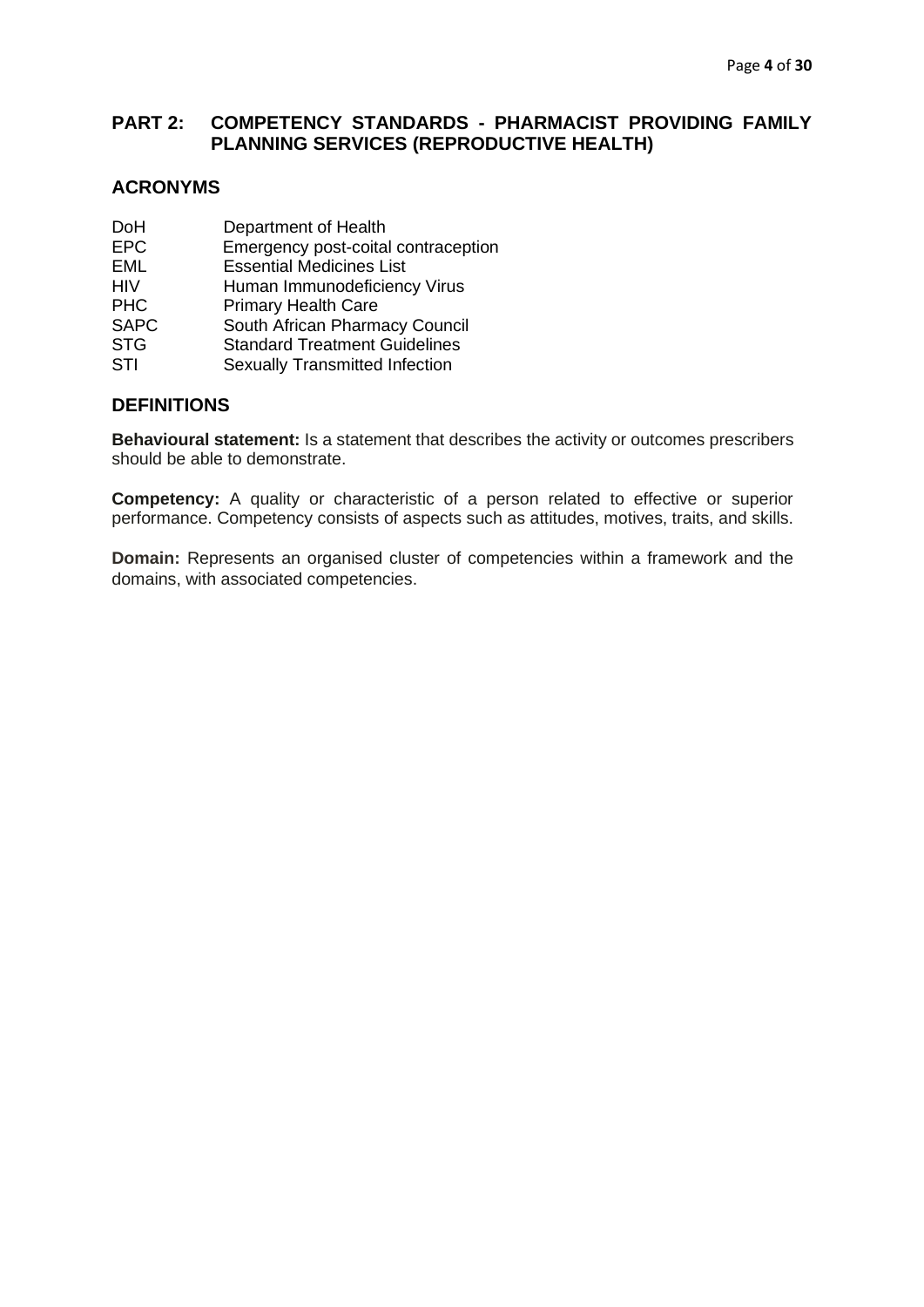#### <span id="page-5-0"></span>**1. INTRODUCTION**

The South African Pharmacy Council is committed to its mandate to ensure that pharmacists have the necessary knowledge and skills to deliver the best possible pharmaceutical services to the people of South Africa. Pharmacists are involved in ensuring the safe supply and of appropriate medicines, therapy and or other interventions for sexual and reproductive health, in line with the Primary Health Care (PHC) Standard Treatment Guidelines (STG) and the Essential Medicine List (EML) published by the National Department of Health (DoH) from time to time.

In recent years, competency mapping has been identified as a way of ensuring that pharmacy professionals are equipped with the specific skills, knowledge, abilities, and behaviours that are needed to work effectively.

## <span id="page-5-1"></span>**2. BACKGROUND**

Pharmacists have a professional and social responsibility to educate the public on reproductive health matters and contribute to efforts aimed at the improvement of fertility and prevention of unplanned pregnancies by improving access to family planning (reproductive health) services. Pharmacists are well placed and accessible to provide advice on contraception, fertility, pregnancy, and menopause and prescribe medicines for contraception. The pharmacy is a stigma-free environment that is frequented by the public for other goods and services, thus making it easy for individuals to seek confidential and professional assistance from the pharmacist on matters such as termination of pregnancy services and sexual and gender-based violence. Pharmacists are ideally positioned to assist in addressing these needs. It is recommended that the following package of services be available to all individuals requesting access to family planning services:

- (a) Reproductive Health Counselling
- (b) Hormonal and non-hormonal contraception
- (c) Condoms and lubricants
- (d) Fertility screening and referral
- (e) Pregnancy screening
- (f) Emergency post-coital contraception (EPC)

#### <span id="page-5-2"></span>**3. DEVELOPMENT OF COMPETENCY STANDARDS FOR PHARMACIST PROVIDING FAMILY PLANNING (REPRODUCTIVE HEALTH) SERVICES**

The following documents form the basis for the development of competency standards for family planning (reproductive health) services provided by a pharmacist:

- The scope of practice of a Pharmacist.
- The competency standards for pharmacists.
- The minimum standard for family planning (reproductive health) services provided by pharmacists.

These competency standards were developed to supplement the competency standards for pharmacists at an advanced level of practice pertaining to family planning (reproductive health) services.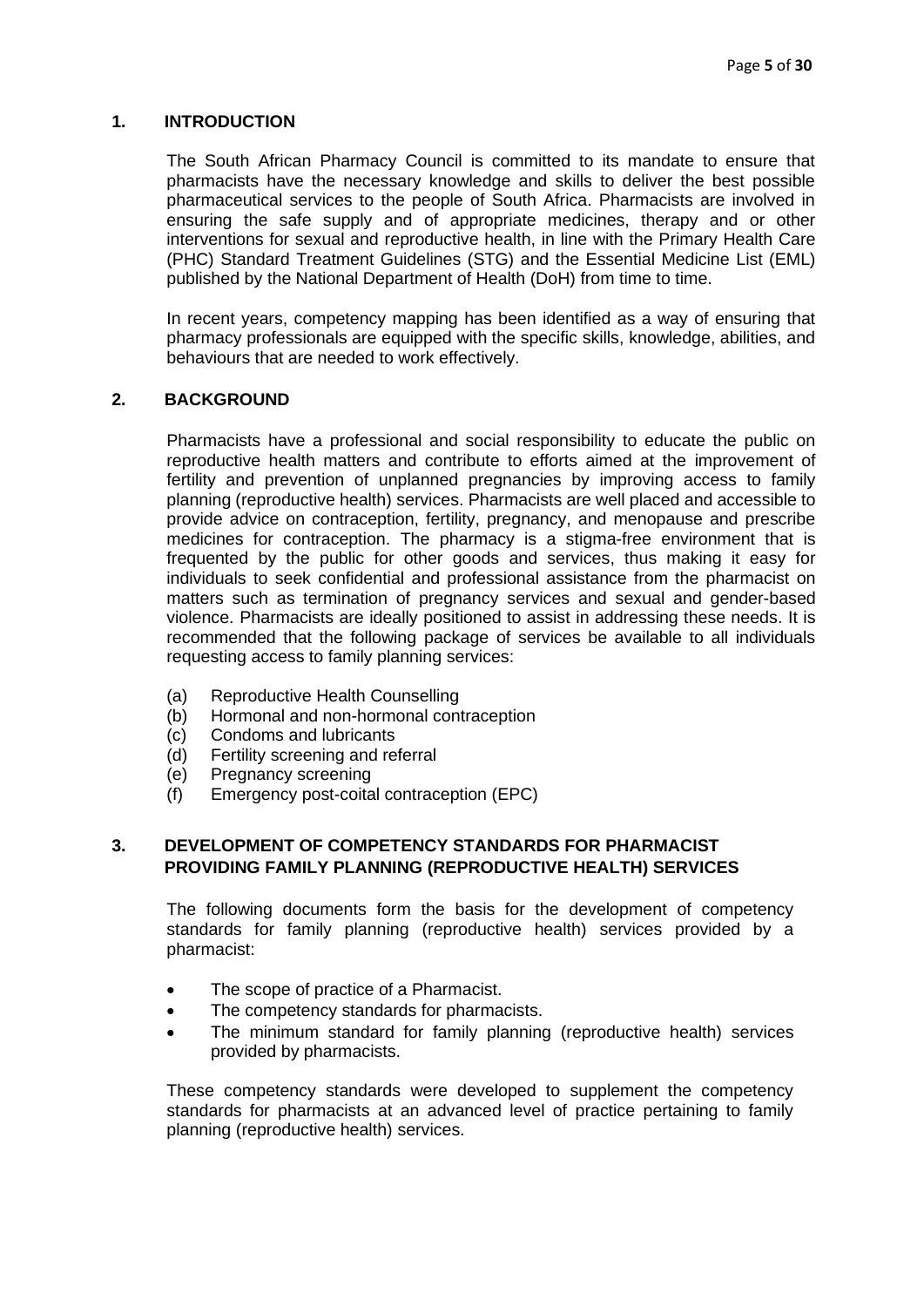## <span id="page-6-0"></span>**4. SUMMARY OF COMPETENCY STANDARDS FOR A PHARMACIST PROVIDING FAMILY PLANNING SERVICES**

|                | <b>DOMAIN</b>                                                | <b>COMPETENCY STANDARD</b>                                                                                                                           |
|----------------|--------------------------------------------------------------|------------------------------------------------------------------------------------------------------------------------------------------------------|
| $\mathbf{1}$ . | <b>Public Health</b>                                         | 1.1 Professional and health advocacy<br>1.2 Promotion of health and wellness<br>1.3 Medicine and medical devices information                         |
| 2.             | Safe and rational use of<br>medicines and medical<br>devices | 2.1 Patient consultation<br><b>2.2</b> Medicine and medical device safety<br>2.3 Pharmacist Initiated Therapy<br>2.4 Pharmacovigilance               |
| 3.             | Supply of medicines and<br>medical devices                   | Medicine prescribing<br>3.1<br><b>3.2</b> General housekeeping and administrative tasks                                                              |
| 4.             | <b>Organisational and</b><br>management skills               | Quality assurance<br>4.1<br>4.2 Record keeping                                                                                                       |
| 5.             | <b>Professional and personal</b><br>practice                 | Professional practice<br>5.1<br>Ethical and legal practice<br>5.2<br>Continuing professional development<br>5.3<br><b>5.4</b> Collaborative practice |

## <span id="page-6-1"></span>**DOMAIN 1: PUBLIC HEALTH**

#### **INTRODUCTION**

Domain 1 covers public health and includes competencies that are required in both the public and private healthcare sectors to promote family planning (reproductive health) through the provision of healthcare information and education to the public and other members of the healthcare team.

The public health domain competencies are:

- 1.1 Professional and health advocacy
- 1.2 Promotion of health and wellness
- 1.3 Medicine and medical devices information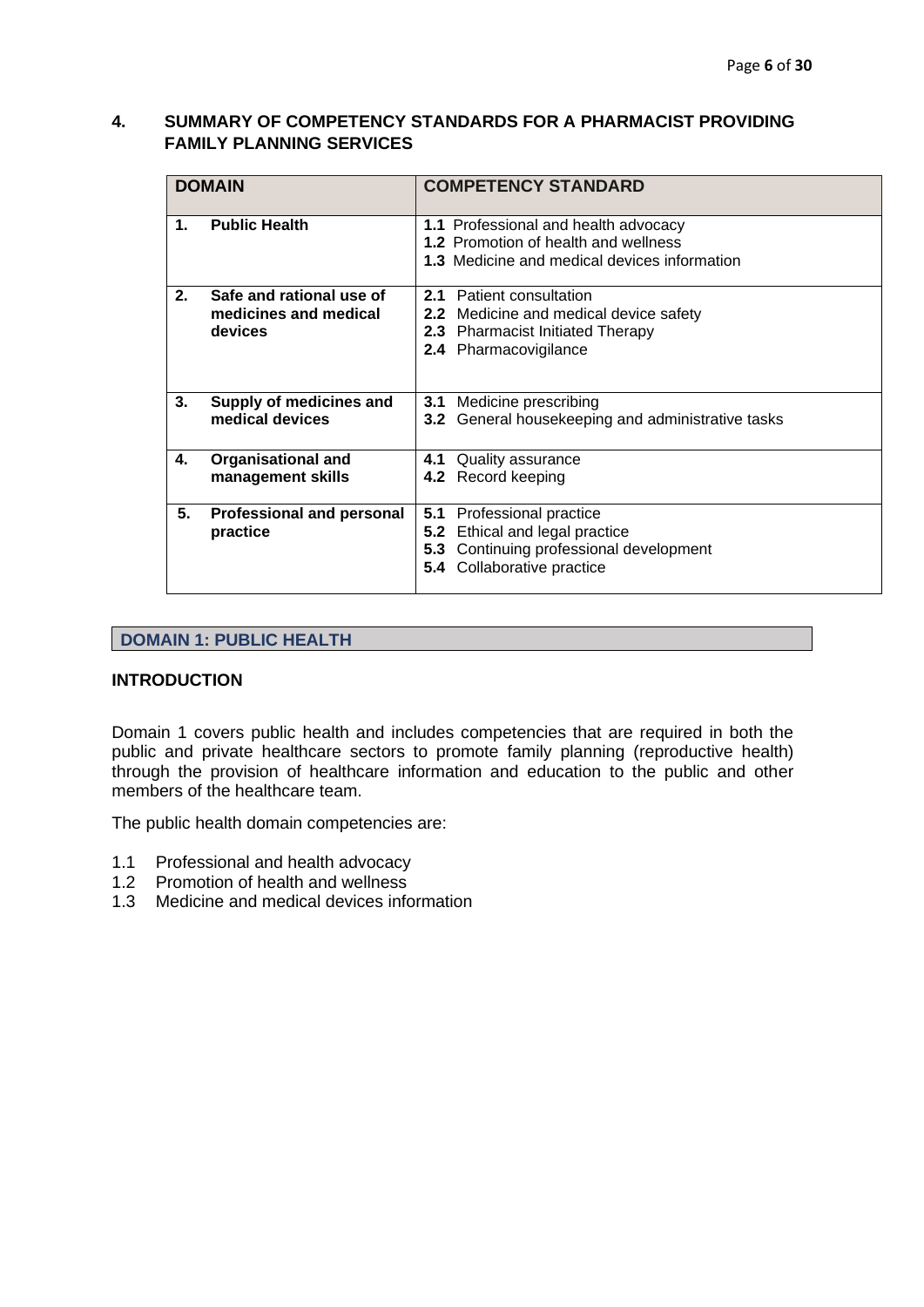|     | <b>DOMAIN 1: PUBLIC HEALTH</b>          |       |                                                                                                                                                                                    |  |
|-----|-----------------------------------------|-------|------------------------------------------------------------------------------------------------------------------------------------------------------------------------------------|--|
|     | <b>COMPETENCIES</b>                     |       | <b>BEHAVIOURAL STATEMENTS</b>                                                                                                                                                      |  |
| 1.1 | Professional and health advocacy        | 1.1.1 | Contribute to the development and review of policies related to family planning (reproductive<br>health).                                                                          |  |
|     |                                         | 1.1.2 | Act as a patient advocate to ensure that family planning (reproductive health) is optimised.                                                                                       |  |
|     |                                         | 1.1.3 | Play an advisory role in family planning (reproductive health) campaigns.                                                                                                          |  |
| 1.2 | Promotion of health and wellness        | 1.2.1 | Advise on reproductive health matters and the prevention of unplanned pregnancies, Sexually<br>Transmitted Illnesses (STIs), HIV and Hepatitis, and promote healthy lifestyles.    |  |
|     |                                         | 1.2.2 | Contribute to the development and implementation of family planning (reproductive health)<br>services.                                                                             |  |
| 1.3 | Medicine and medical device information | 1.3.1 | Present patient with pharmaceutical and non-pharmaceutical family planning<br>(reproductive health) options.                                                                       |  |
|     |                                         | 1.3.2 | Provide adequate opportunities to access reproductive health services and advocate for<br>and promote the provision of health information and other related promotional materials. |  |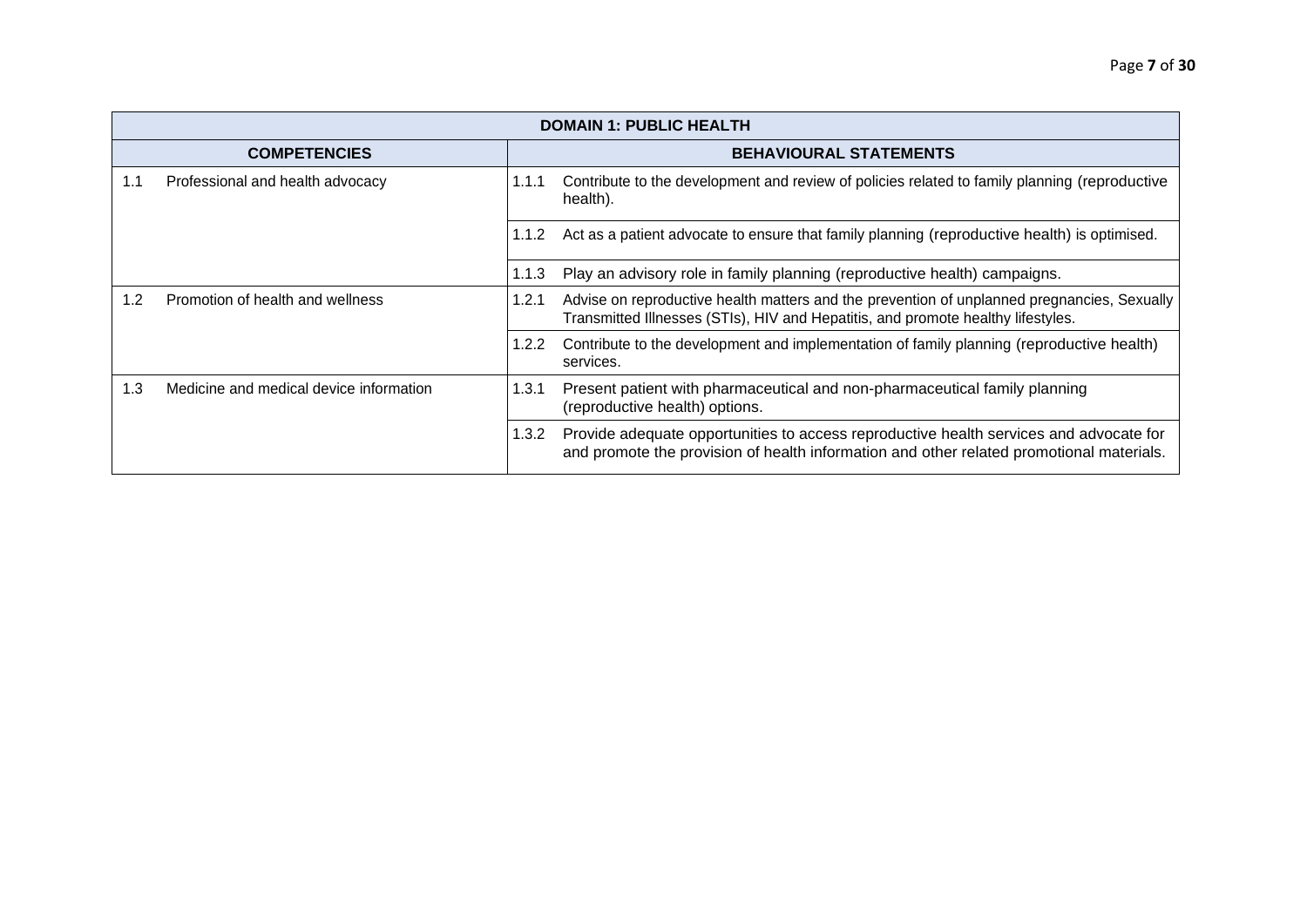## <span id="page-8-0"></span>**DOMAIN 2: SAFE AND RATIONAL USE OF MEDICINES AND MEDICAL DEVICES**

#### **INTRODUCTION**

Domain 2 covers competencies that are required to ensure the safe and rational use of medicines and medical devices. In this domain, effective verbal and non-verbal methods of communication with patients are essential competencies to ensure that patients make informed choices on family planning (reproductive health) methods suitable for them.

The competencies required in the domain for the safe and rational use of medicines and medical devices for family planning are:

- 1.1 Patient consultation
- 1.2 Medicine and medical device safety
- 1.3 Pharmacist Initiated Therapy
- 1.4 Pharmacovigilance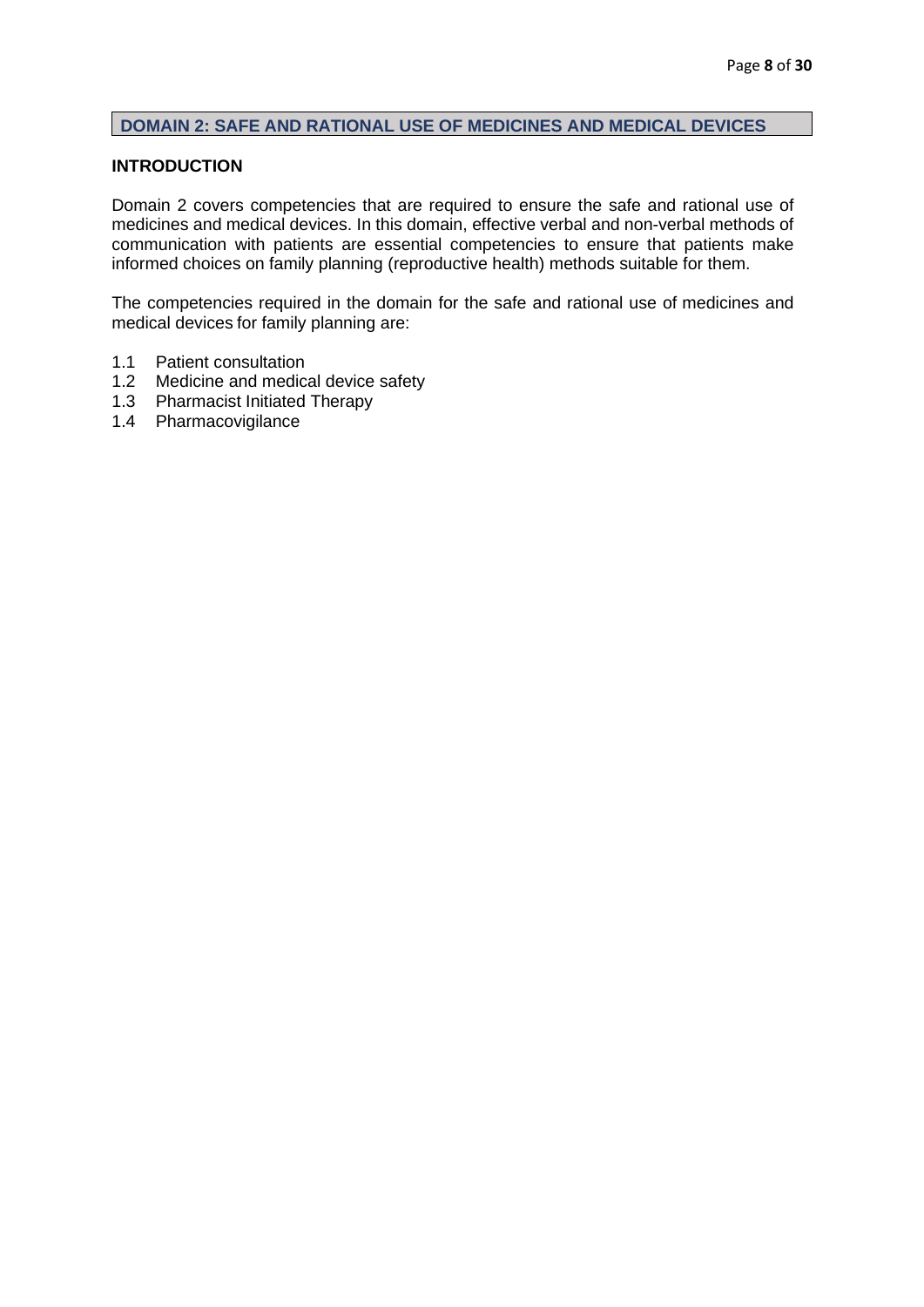|     | <b>DOMAIN 2: SAFE AND RATIONAL USE OF MEDICINES AND MEDICAL DEVICES</b> |        |                                                                                                                                                                                                                                         |  |
|-----|-------------------------------------------------------------------------|--------|-----------------------------------------------------------------------------------------------------------------------------------------------------------------------------------------------------------------------------------------|--|
|     | <b>COMPETENCIES</b>                                                     |        | <b>BEHAVIOURAL STATEMENTS</b>                                                                                                                                                                                                           |  |
| 2.1 | Patient consultation                                                    | 2.1.1  | Explain and obtain informed consent from the patient.                                                                                                                                                                                   |  |
|     |                                                                         | 2.1.2  | Take an appropriate medical, social and medication use history including allergies and<br>intolerances.                                                                                                                                 |  |
|     |                                                                         | 2.1.3  | Encourage the patients to notify their partners if they had engaged in risky sexual<br>behaviour, or they have been diagnosed with a sexually transmitted disease or are<br>pregnant (or any other applicable reason for notification). |  |
|     |                                                                         | 2.1.4  | Conduct an appropriate reproductive health consultation.                                                                                                                                                                                |  |
|     |                                                                         | 2.1.5  | Interpret all available and relevant patient records to date, for effective patient<br>reproductive health management.                                                                                                                  |  |
|     |                                                                         | 2.1.6  | Provide advice in case of actual/potential medicine, therapy and/or intervention failure.                                                                                                                                               |  |
|     |                                                                         | 2.1.7  | Discuss the need for proper storage of contraceptives, condoms, and lubricants with the<br>patient.                                                                                                                                     |  |
|     |                                                                         | 2.1.8  | Provide information on contraceptives and condom storage, and utilisation.                                                                                                                                                              |  |
|     |                                                                         | 2.1.9  | Provide information on how to determine condom safety and how to appropriately<br>dispose-off used condom(s).                                                                                                                           |  |
|     |                                                                         | 2.1.10 | Discuss the need for dual protection against STIs and HIV, and the prevention of<br>unplanned pregnancies.                                                                                                                              |  |
|     |                                                                         | 2.1.11 | Provide information on the different contraceptive medicines, therapies and/or other<br>interventions.                                                                                                                                  |  |
|     |                                                                         |        | 2.1.12 Health outcomes measurement and reporting.                                                                                                                                                                                       |  |
| 2.2 | Medicine and medical device safety                                      | 2.2.1  | Store medicines and medical devices appropriately.                                                                                                                                                                                      |  |
| 2.3 | Pharmacist-initiated therapy                                            | 2.3.1  | Provide fertility screening.                                                                                                                                                                                                            |  |
|     |                                                                         | 2.3.2  | Screen the patient for pregnancy and STIs and refer to the relevant health care<br>professional if necessary.                                                                                                                           |  |
|     |                                                                         | 2.3.3  | Screen the patient for any possible contraindications and/or other intolerances.                                                                                                                                                        |  |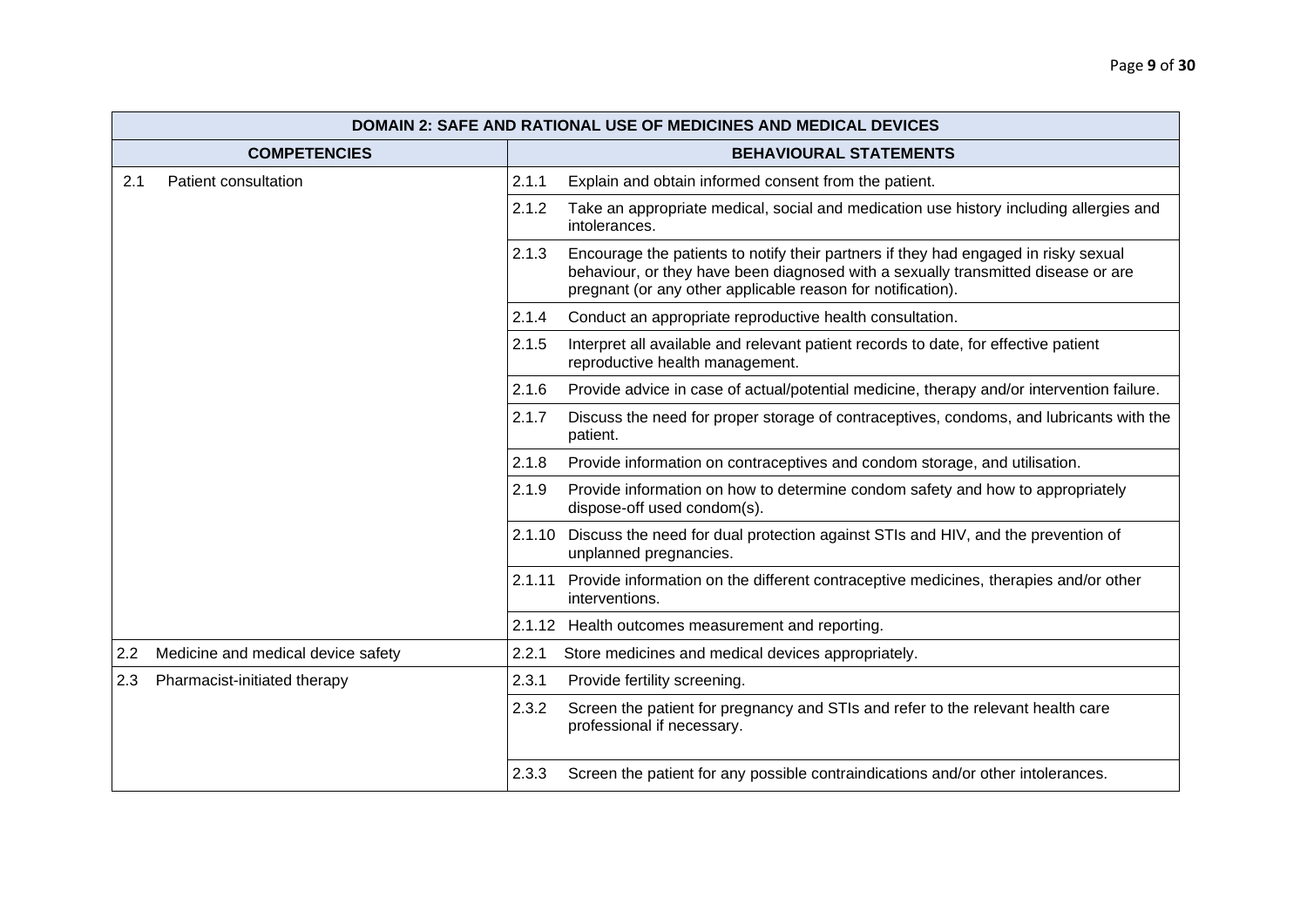|                   | 2.3.4 | Address any misconceptions pertaining to any aspect of reproductive health e.g.,<br>infertility, contraceptive failure.                                    |
|-------------------|-------|------------------------------------------------------------------------------------------------------------------------------------------------------------|
| Pharmacovigilance | 2.4.1 | Understand the potential adverse effects and/or other intolerances and take steps to<br>avoid/minimise, recognise and, manage them and refer where needed. |
|                   | 2.4.2 | Report adverse effects where applicable.                                                                                                                   |
|                   | 2.4.3 | Advise patients on the actions to take in case of contraindications, adverse effects, and<br>other intolerances.                                           |
|                   | 2.4.4 | Offer adequate counselling regarding any contraindications, adverse effects, and other<br>intolerances                                                     |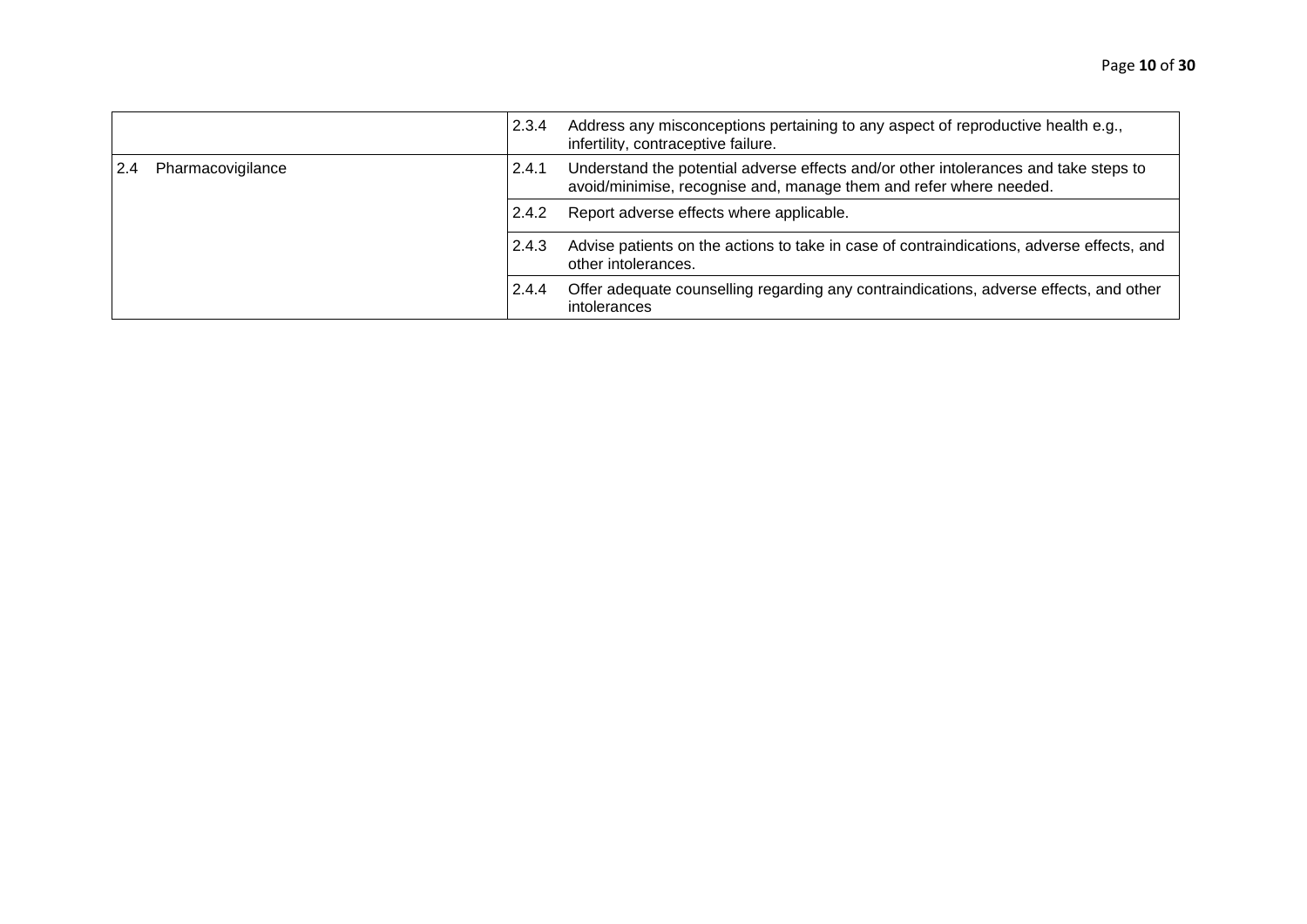# <span id="page-11-0"></span>**DOMAIN 3: SUPPLY OF MEDICINES AND MEDICAL DEVICES**

#### **INTRODUCTION**

Domain 3 includes competencies required to address the supply of medicines to patients, the behavioural statement in this domain includes dispensing of contraceptives, and supply of condoms and lubricants.

The competencies required for the supply of medicines domain are:

- 3.1 Medicine prescribing
- 3.2 General housekeeping and administrative tasks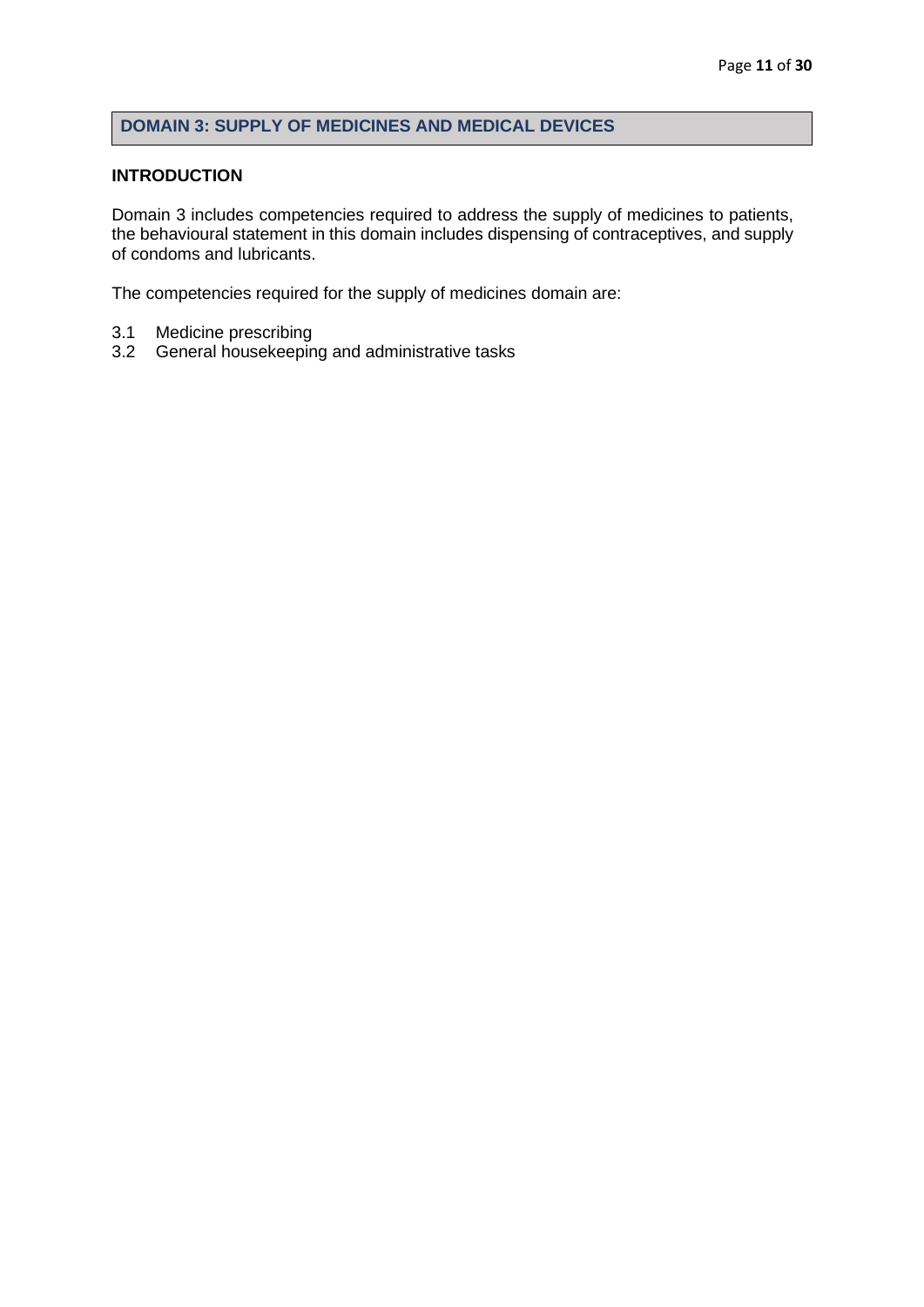|                  | <b>DOMAIN 3: SUPPLY OF MEDICINES AND MEDICAL DEVICES</b> |       |                                                                                                                                   |  |
|------------------|----------------------------------------------------------|-------|-----------------------------------------------------------------------------------------------------------------------------------|--|
|                  | <b>COMPETENCIES</b>                                      |       | <b>BEHAVIOURAL STATEMENTS</b>                                                                                                     |  |
| 3.1              | Medicine prescribing                                     | 3.1.1 | Prescribe medicines for contraception and EPC in line with the STG and EML approved<br>list for pharmacists.                      |  |
|                  |                                                          | 3.1.2 | Consider patient needs and diversity.                                                                                             |  |
|                  |                                                          | 3.1.3 | Prescribe medicines for a patient who he or she has assessed and consulted with<br>personally.                                    |  |
|                  |                                                          | 3.1.4 | Administer injectable contraceptives in line with PHC STG and EML, where applicable<br>and within the approved scope of practice. |  |
| 3.2 <sub>2</sub> | General housekeeping and administrative tasks            | 3.2.1 | Take appropriate action in the event of body fluids spillage and/or contamination.                                                |  |
|                  |                                                          | 3.2.2 | Dispose of medical waste and other consumables and devices safely according to<br>applicable protocols.                           |  |
|                  |                                                          | 3.2.3 | Ensure proper safety protocols, sanitation, and hygiene.                                                                          |  |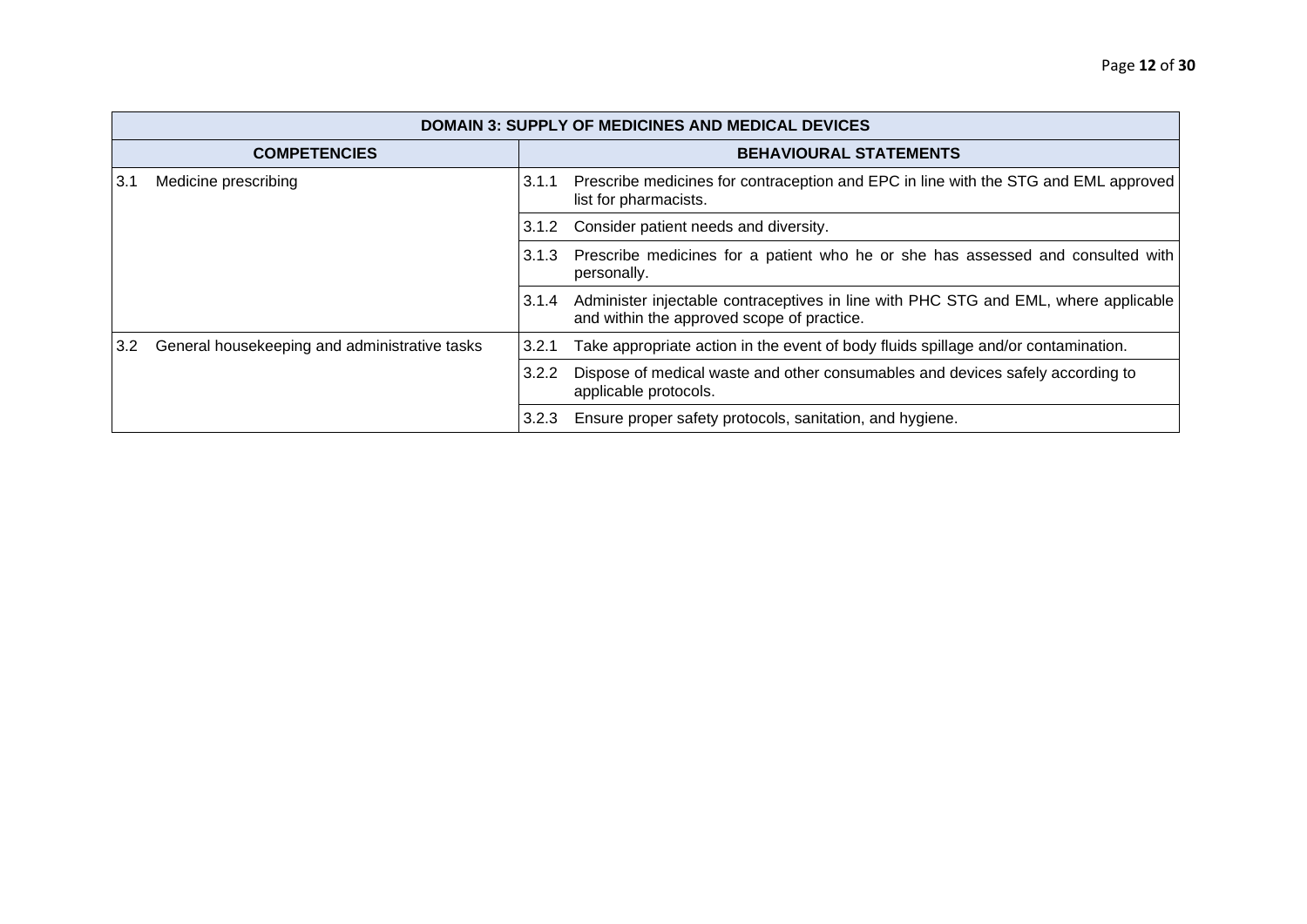## <span id="page-13-0"></span>**DOMAIN 4: ORGANISATIONAL AND MANAGEMENT SKILLS**

#### **INTRODUCTION**

Domain 4 includes competencies required to ensure effective and efficient delivery of family planning (reproductive health) services ensuring the quality of the provided services and proper record keeping.

The competencies required are:

- 4.1 Quality assurance<br>4.2 Record keeping
- Record keeping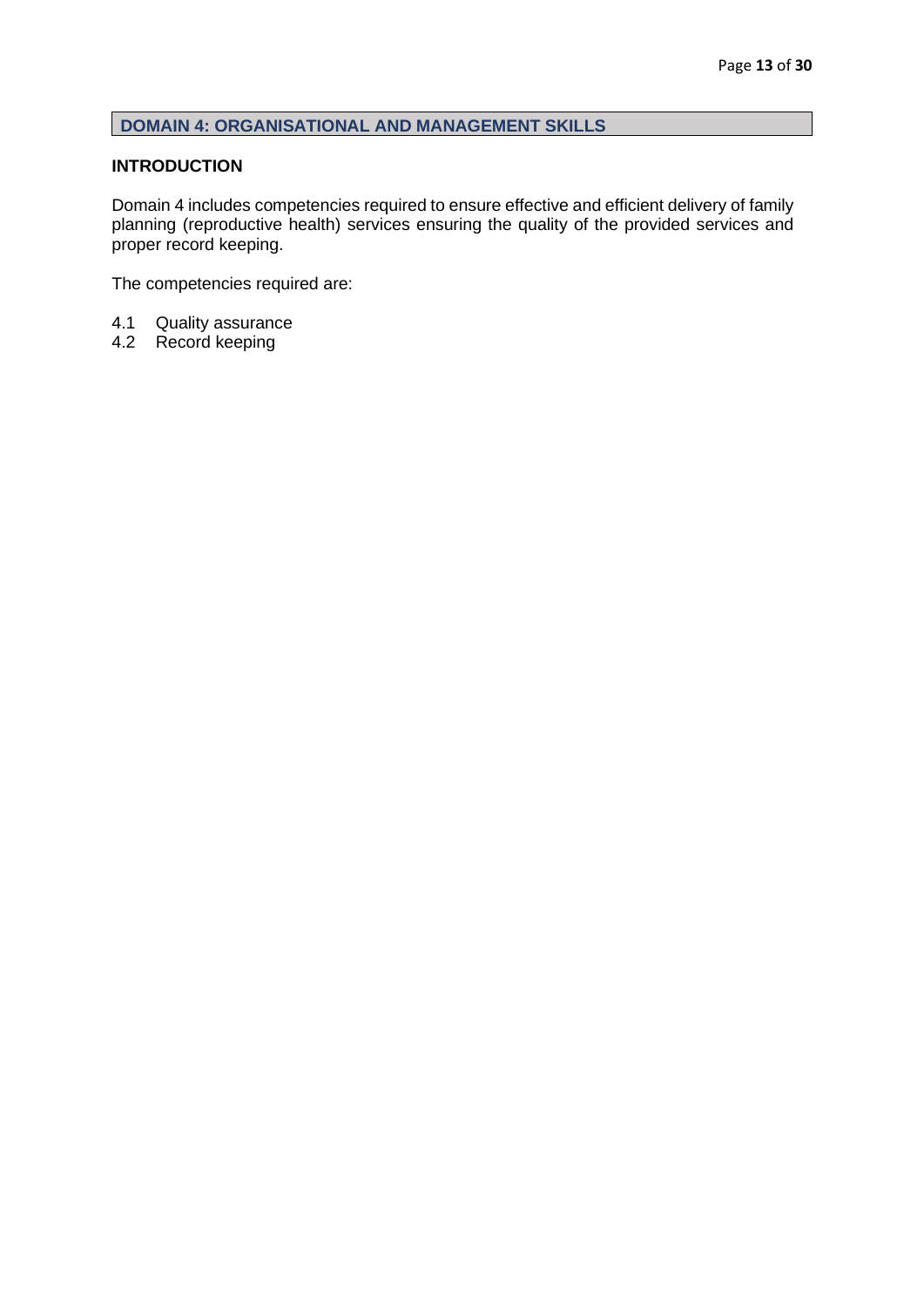| <b>DOMAIN 4: ORGANISATIONAL AND MANAGEMENT SKILLS</b>                                                               |                                                                                                            |  |  |
|---------------------------------------------------------------------------------------------------------------------|------------------------------------------------------------------------------------------------------------|--|--|
| <b>COMPETENCIES</b>                                                                                                 | <b>BEHAVIOURAL STATEMENTS</b>                                                                              |  |  |
| Quality assurance<br>4.1                                                                                            | Ensure periodic review of work systems and SOPs.<br>4.1.1                                                  |  |  |
|                                                                                                                     | Develop processes that support rational prescribing practices.<br>4.1.2                                    |  |  |
|                                                                                                                     | Record prescribing errors and critical incidents, and review practice to prevent a<br>4.1.3<br>recurrence. |  |  |
|                                                                                                                     | Regular monitoring of applicable data.<br>4.1.4                                                            |  |  |
| Generate and maintain accurate, legible, and unambiguous records of patient care.<br>Record keeping<br>4.2<br>4.2.1 |                                                                                                            |  |  |
|                                                                                                                     | 4.2.2 Document and record adverse reactions where applicable.                                              |  |  |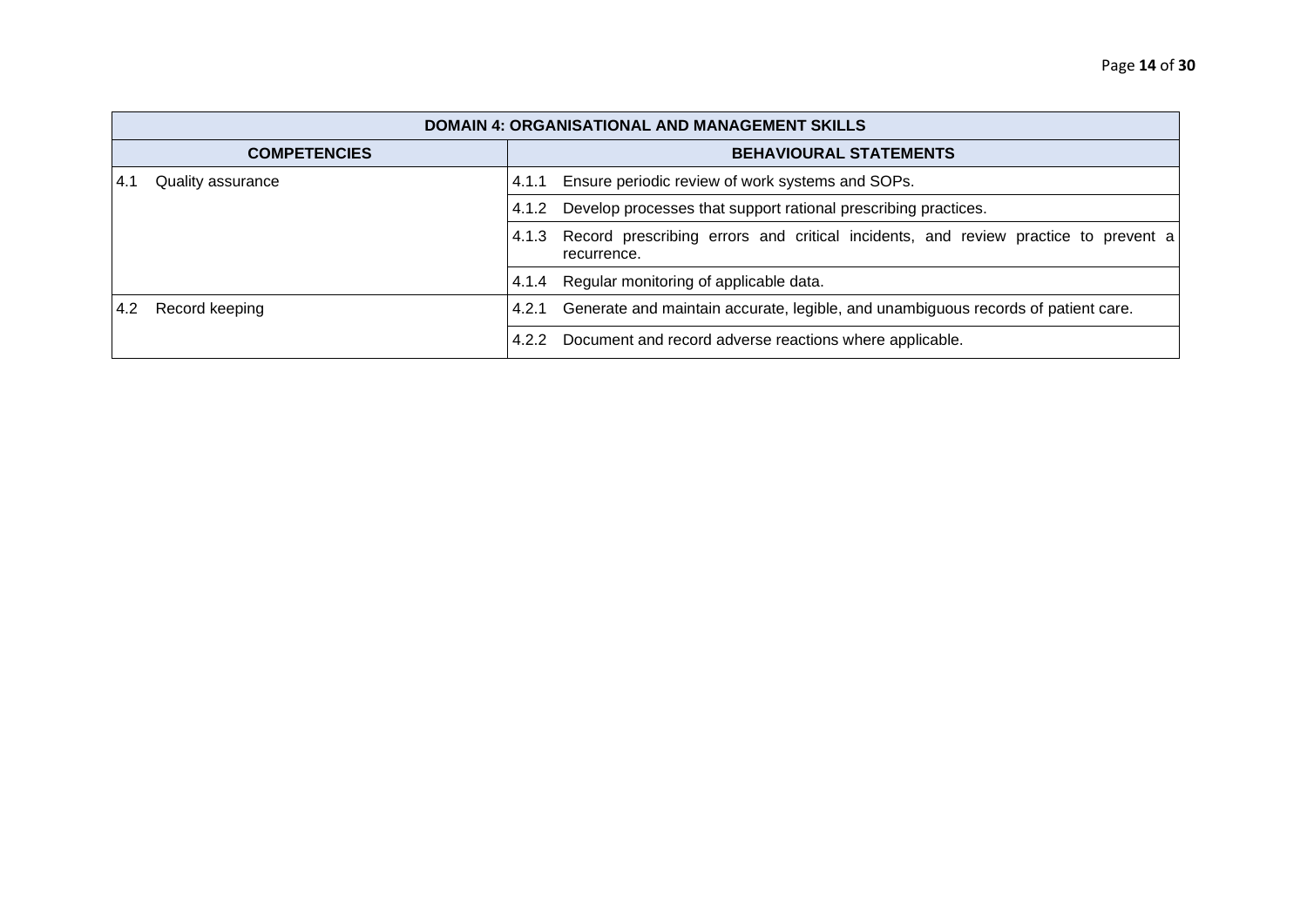# <span id="page-15-0"></span>**DOMAIN 5: PROFESSIONAL AND PERSONAL PRACTICE**

#### **INTRODUCTION**

Domain 5 includes behavioural statements that focus on professional practice, code of conduct and adhering to legal requirements and ability to work collaboratively with other healthcare professionals.

The competencies required are:

- 5.1 Professional practice
- 5.2 Ethical and legal practice
- 5.3 Continuing professional development
- 5.4 Collaborative practice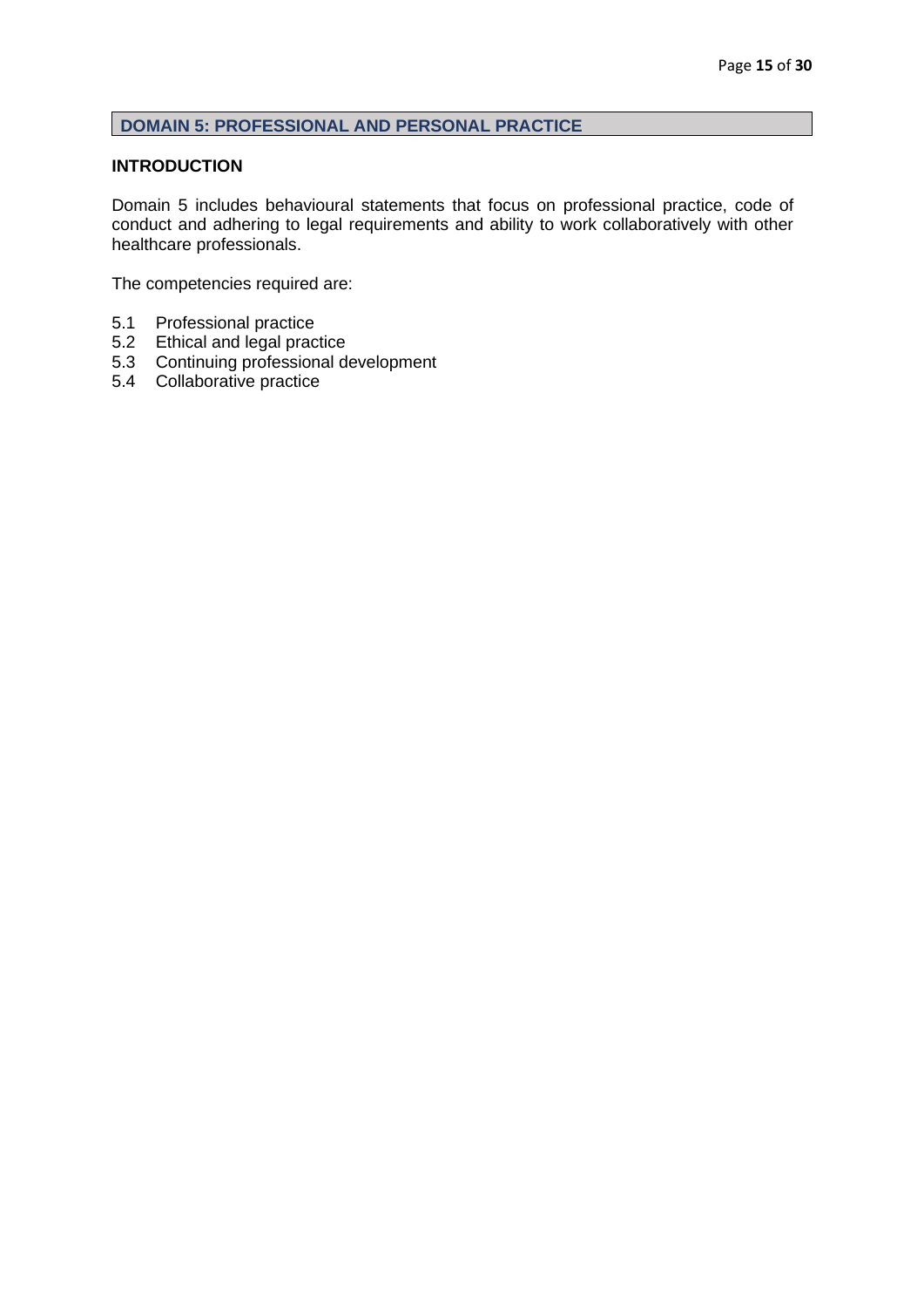| <b>DOMAIN 5: PROFESSIONAL AND PERSONAL PRACTICE</b> |                                                                                                                                                                                                                                                                                                     |  |  |
|-----------------------------------------------------|-----------------------------------------------------------------------------------------------------------------------------------------------------------------------------------------------------------------------------------------------------------------------------------------------------|--|--|
| <b>COMPETENCIES</b>                                 | <b>BEHAVIOURAL STATEMENTS</b>                                                                                                                                                                                                                                                                       |  |  |
| 5.1 Professional practice                           | Practise in a pharmacy that has a private consultation room.<br>5.1.1                                                                                                                                                                                                                               |  |  |
|                                                     | Diagnose, prescribe and administer schedule 1 to schedule 4 medicines listed in the<br>5.1.2<br>Primary Health Care (PHC) Standard Treatment Guidelines (STG) and Essential<br>Medicines List (EML) including schedule 1 and 2 medicines which fall under the<br>scope of practice of a pharmacist. |  |  |
|                                                     | Responsible for their own safe and efficient practice and are bound by Good<br>5.1.3<br>Pharmacy Practice standards, ethical rules and the code of conduct.                                                                                                                                         |  |  |
|                                                     | Behave with integrity and honesty, and do not engage in any behaviour or activity<br>5.1.4<br>likely to bring the profession into disrepute and undermine public confidence in the<br>profession.                                                                                                   |  |  |
|                                                     | Act in the interest of patients and other members of the public and seek to provide<br>5.1.5<br>the best possible family planning (reproductive health) services for the community, in<br>partnership with other health professionals.                                                              |  |  |
| Ethical and legal practice<br>5.2                   | Promote safe and efficient practice bound by Good Pharmacy Practice standards,<br>5.2.1<br>ethical rules, and the code of conduct.                                                                                                                                                                  |  |  |
|                                                     | Practice within legal and regulatory frameworks affecting prescribing and<br>5.2.2<br>administration of medicines.                                                                                                                                                                                  |  |  |
| Continuing professional development<br>5.3          | 5.3.1<br>Keep abreast with clinical and professional developments.                                                                                                                                                                                                                                  |  |  |
|                                                     | Keep abreast with evidence-based medicine and best practices in the provision and<br>5.3.2<br>management of family planning (reproductive health) services and related conditions.                                                                                                                  |  |  |
| Collaborative practice<br>5.4                       | Practise in collaboration with other health care professionals and refer patients to<br>5.4.1<br>other members of a health care team when necessary.                                                                                                                                                |  |  |
|                                                     | Collaborate with other healthcare professionals in the planning, development, and<br>5.4.2<br>implementation of community sexual health campaigns.                                                                                                                                                  |  |  |
|                                                     | Establish peer review, support and mentoring arrangements to enable him/her an<br>5.4.3<br>opportunity for reflection on prescribing, as well as other aspects of practice.                                                                                                                         |  |  |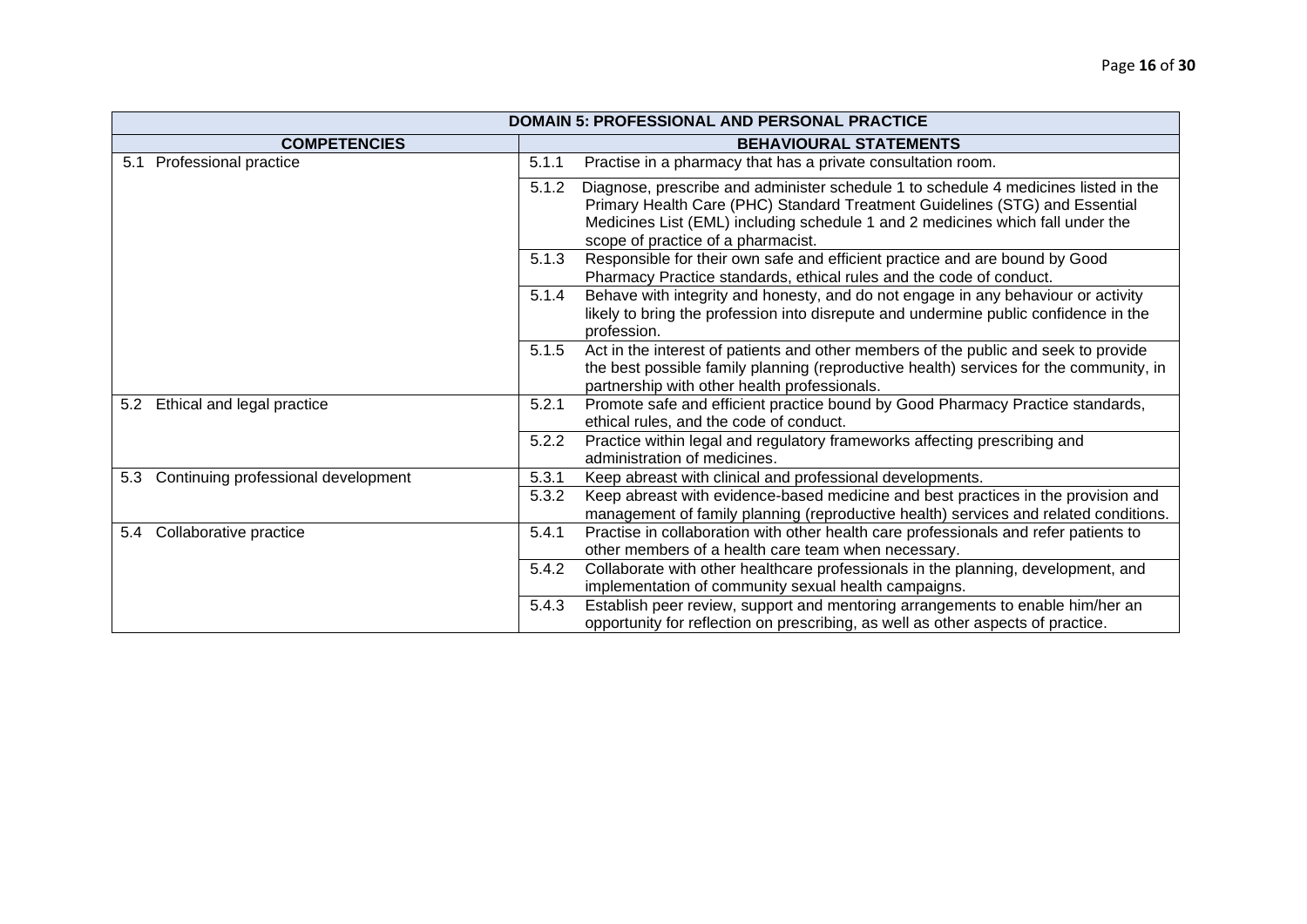#### <span id="page-17-0"></span>**5. REFERENCES**

*Centre for pharmacy post-graduate education (2010), ''Sexual health in pharmacies; developing your service" school of pharmacy and pharmaceutical sciences*; University of Manchester. http://www.cppe.ac.uk (Accessed on 14 June 2021).

IntegratE (2020); "*The Effects of a family planning training on community pharmacist and patent and proprietary medicine vendors 'knowledge in Nigeria*".

The Department of Health (2012), National Contraceptive clinical guidelines; department of health, Republic of South Africa. (Accessed on 01 June 2021).

The South African Pharmacy Council (2021), Minimum standard for sexual and reproductive health services provided by pharmacists (Accessed on 03 August 2021).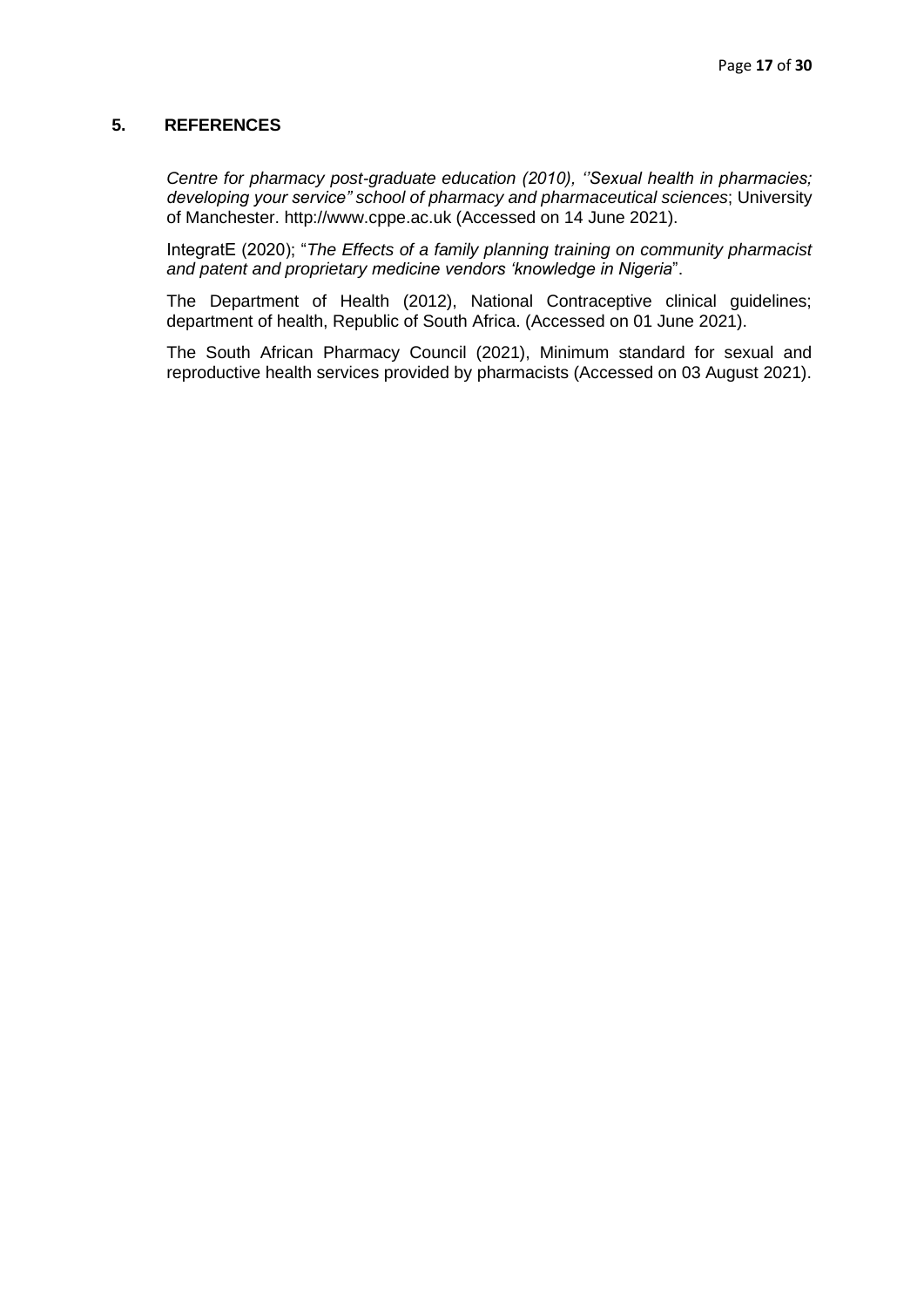## <span id="page-18-0"></span>**PART 3: CRITERIA FOR ACCREDITATION OF FAMILY PLANNING (REPRODUCTIVE HEALTH) LEARNING PROGRAMME**

# **1. LIST OF ABBREVIATIONS**

| <b>BBT</b>    | <b>Basal Body Temperature</b>                                   |
|---------------|-----------------------------------------------------------------|
| <b>BPharm</b> | <b>Bachelor of Pharmacy</b>                                     |
| <b>COCs</b>   | <b>Combined Oral Contraceptives</b>                             |
| EPC           | <b>Emergency Post-coital Contraception</b>                      |
| GPP           | <b>Good Pharmacy Practice</b>                                   |
| <b>LGBTQI</b> | Lesbian, gay, bisexual, transgender, queer and intersex persons |
| <b>NDOH</b>   | National Department of Health                                   |
| <b>POPs</b>   | Progestogen-Only Contraceptive Pills                            |
| <b>SAPC</b>   | South African Pharmacy Council                                  |
| STIs          | <b>Sexual Transmitted Infections</b>                            |
|               |                                                                 |

## **2. RATIONALE FOR TRAINING ON FAMILY PLANNING (REPRODUCTIVE HEALTH)**

Pharmacists are accessible, as they are well placed within communities as the first point of contact with the health care system. Pharmacists are also well trained, offer cost-effective pharmaceutical services to the public, and hence play a pivotal role in the delivery of primary health care services.

Pharmacists can promote public health through the provision of Family Planning (Reproductive Health) services. The family planning (reproductive health) training will be designed to equip pharmacists with the theoretical knowledge and practical expertise that is necessary to provide family planning (reproductive health) services as intended in the relevant framework documents and policies of the National Department of Health (NDOH).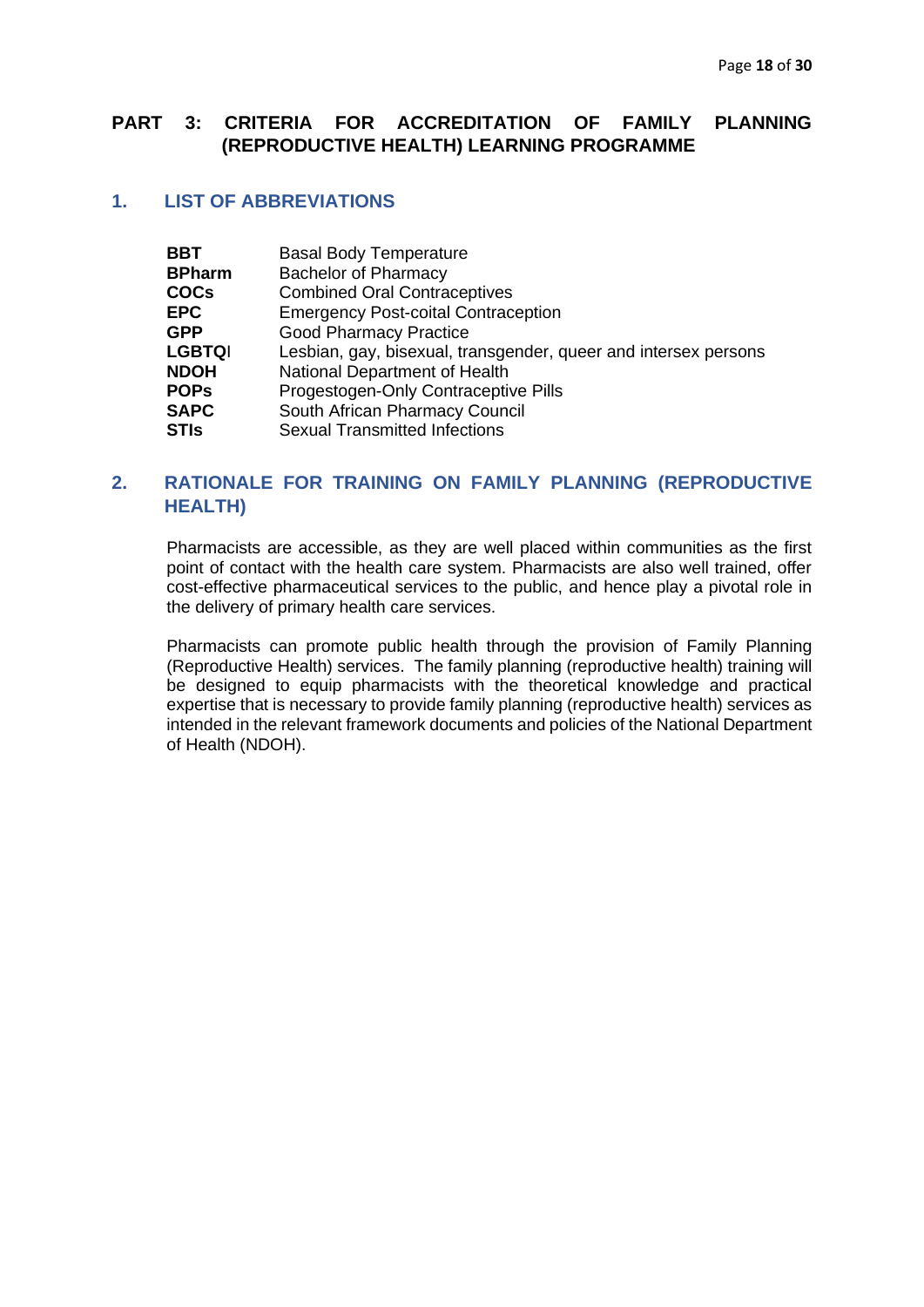# **3. PURPOSE OF THE FAMILY PLANNING (REPRODUCTIVE HEALTH) TRAINING**

The purpose of the supplementary training on family planning (reproductive health) is to equip pharmacists with the knowledge and expertise necessary to provide family planning (reproductive health) services. Training would provide pharmacists with an expanded scope of practice which will enable them to provide different family planning (reproductive health) services to the public. This would require pharmacists that provide family planning (reproductive health) services to have in-depth knowledge of reproductive health anatomy and physiology, be able to take a complete patient history, clinically evaluate relevant patient characteristics, have specialised knowledge of the various contraceptive methods, conceptualise different family planning interventions for different patient needs, and to monitor the outcomes of such interventions. These services should be provided in compliance with the relevant legal and regulatory standards, and in collaboration with other healthcare professionals where interaction and referral is required.

## **4. TARGET GROUP FOR FAMILY PLANNING (REPRODUCTIVE HEALTH) TRAINING**

Practicing Pharmacists as defined in the Regulations relating to Continuing Professional Development.

## **5. MINIMUM ENTRANCE CRITERIA TO THE FAMILY PLANNING TRAINING (REPRODUCTIVE HEALTH)**

Pharmacists who wish to enrol for the training on family planning (reproductive health) must:

- be in possession of a Bachelor of Pharmacy (BPharm) degree, or recognised equivalent qualification; and
- be registered with the SAPC as a Pharmacist, with the designation as practising.

## **6. DURATION OF THE FAMILY PLANNING TRAINING (REPRODUCTIVE HEALTH)**

The recommended duration of the training is a minimum of 18 credits or 180 notional hours.

#### **7. FAMILY PLANNING (REPRODUCTIVE HEALTH) TRAINING RULES**

To successfully complete the training on family planning (reproductive health), a learner must participate in, and complete all training activities and achieve all objectives.

After successful completion of the training on family planning (reproductive health), a pharmacist must:

Record their family planning (reproductive health) certificate with the SAPC by completing and submitting the application form for family planning (online or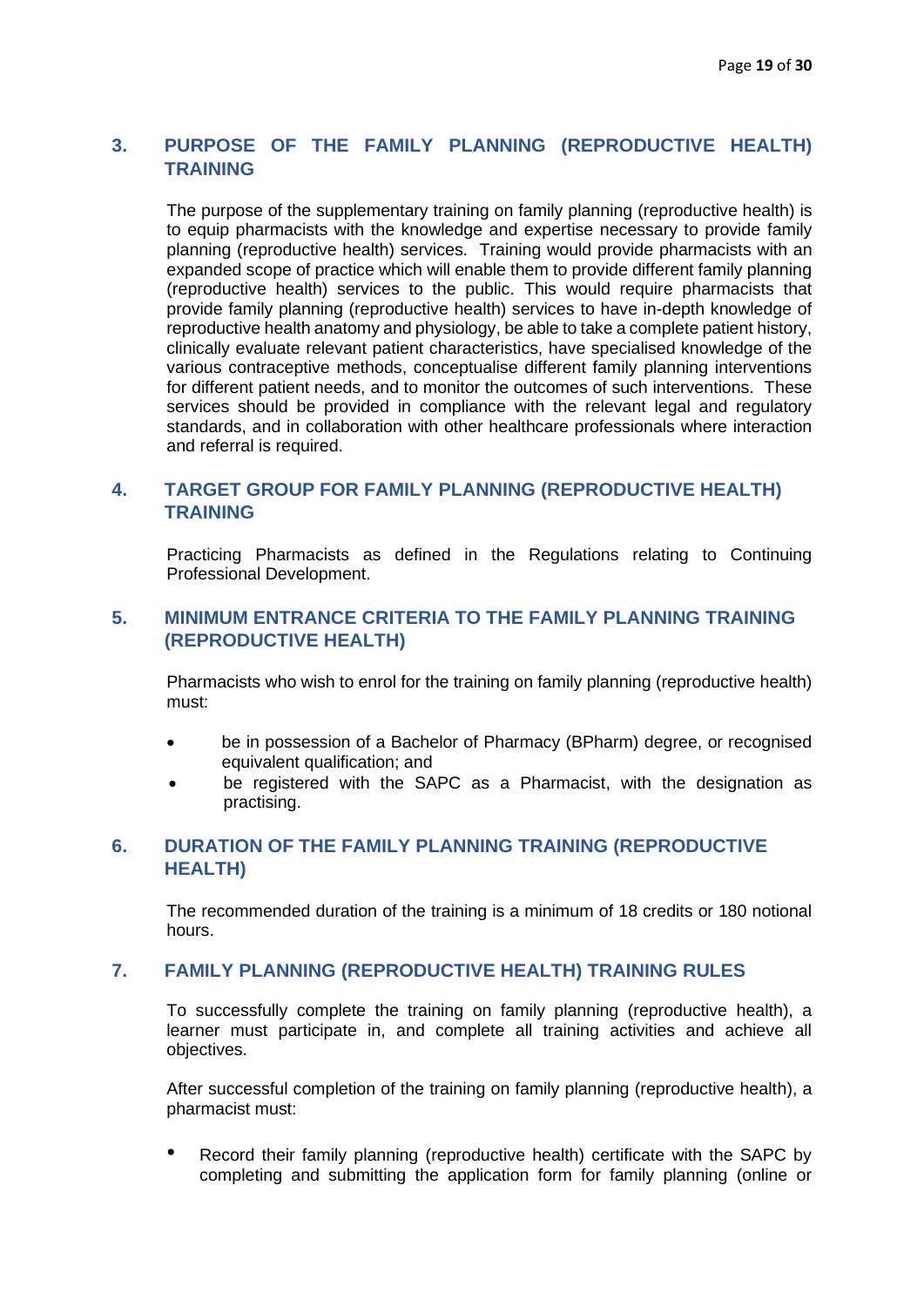printable form available at: http://www.pharmcouncil.co.za) together with a certified copy of the pharmacist's ID, certified copies of the pharmacist's certificate(s) of successful completion of the training on family planning (reproductive health) and proof of payment of the SAPC registration fee (refer to SAPC application form)

- After receiving the recording certificate from the SAPC, apply for a Section 22(A)15 permit at the NDoH (the application form can be obtained by sending an e-mail to [permits@health.gov.za\)](mailto:permits@health.gov.za),
- Upon receipt of the Section 22(A)15 permit from the NDoH, record the permit on family planning (reproductive health) at the SAPC (form available on the website of the SAPC [\(http://www.pharmcouncil.co.za\)](http://www.pharmcouncil.co.za/).

## **8. RECOGNITION OF PRIOR LEARNING**

Recognition of prior learning is not applicable to the short course.

## **9. OUTCOMES AND THE ASSOCIATED ASSESSMENT CRITERIA**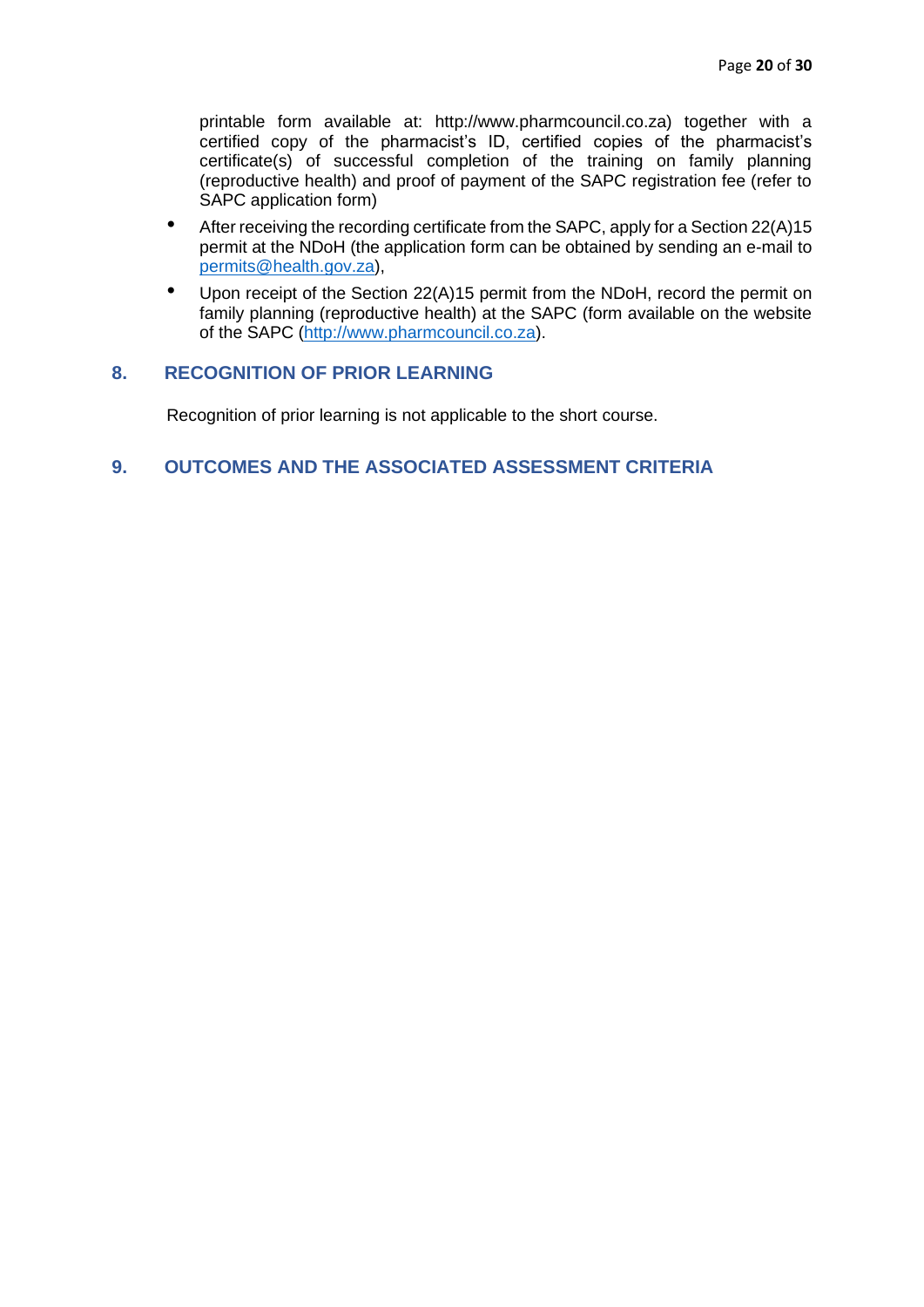| <b>TOPICS</b>                                                                                          | <b>SPECIFIC OUTCOMES</b>                                                                                                                                                                                                                   | <b>ASSESSMENT CRITERIA</b>                                                                                                                                                                                                                                                                                                                                                                                                                                                                                                                                            | No. of<br>credits |
|--------------------------------------------------------------------------------------------------------|--------------------------------------------------------------------------------------------------------------------------------------------------------------------------------------------------------------------------------------------|-----------------------------------------------------------------------------------------------------------------------------------------------------------------------------------------------------------------------------------------------------------------------------------------------------------------------------------------------------------------------------------------------------------------------------------------------------------------------------------------------------------------------------------------------------------------------|-------------------|
| An introduction to NDoH<br>Contraception Policies,<br><b>Guidelines and Protocols</b>                  | The learner should demonstrate knowledge<br>of and be able to apply the current and<br>relevant contraception policies, guidelines<br>and protocols specific to population<br>demographics and clients that need special<br>consideration. | Define the basic principles of population demographics<br>List and define basic indicators related to population demographics,<br>clients requiring special consideration, and family planning<br>(reproductive health)                                                                                                                                                                                                                                                                                                                                               | 0.2               |
| The normal anatomy,<br>physiology as well as<br>pathophysiology of the<br>human reproductive<br>system | The learner should have in-depth knowledge<br>of human reproductive physiology and be<br>able to identify and prescribe relevant and<br>common pathophysiological states and<br>conditions.                                                | • Understand, explain, and describe male and female reproductive<br>physiology<br>• Recognise, identify, explain, and describe the pathophysiology of<br>common reproductive health conditions.<br>• Name and describe the signs and symptoms of said conditions.<br>Differentiate between reproductive health conditions and normal<br>variances in reproductive physiology in different age population<br>groups.                                                                                                                                                   | 4                 |
| History taking and patient<br>interviewing                                                             | Learners should have the ability to collect<br>relevant patient information and compile<br>appropriate patient history.                                                                                                                    | • Demonstrate effective communication skills.<br>• Demonstrate the correct use of a patient information and history<br>form.<br>Distinguish between relevant and irrelevant information.<br>• Ask appropriate questions which are necessary for the completion<br>of a patient information and history form, including considering<br>special populations and age groups.<br>Compile a complete patient history of aspects related to family<br>planning (reproductive health) services.<br>• Appropriately record and store patient information according to<br>GPP. |                   |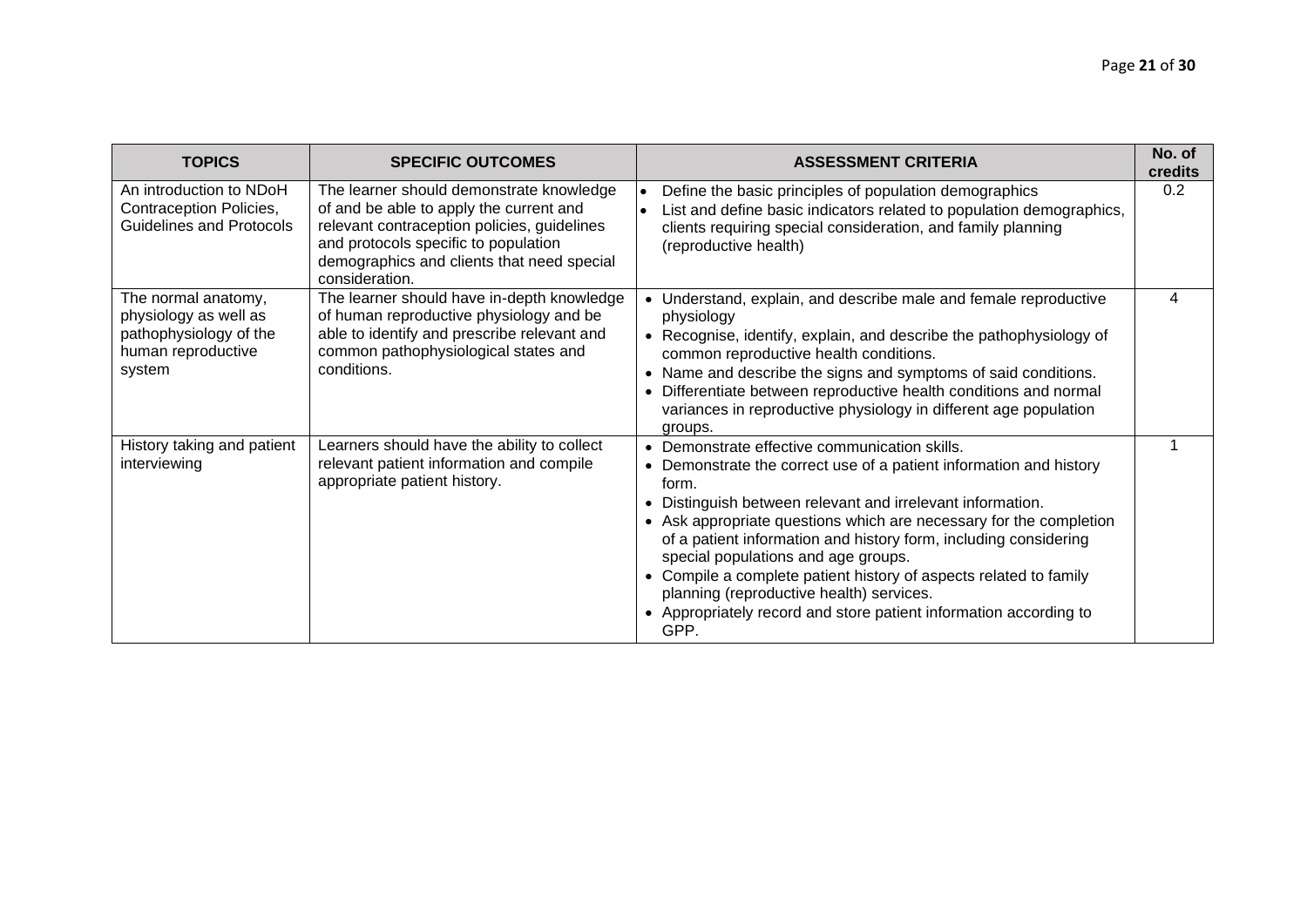| <b>TOPICS</b>                                                                                                   | <b>SPECIFIC OUTCOMES</b>                                                                                                                                                                                                                                         | <b>ASSESSMENT CRITERIA</b>                                                                                                                                                                                                                                                                                                                                                                                                                                                                                                                                                                                                                                                                                                                        | No. of<br>credits |
|-----------------------------------------------------------------------------------------------------------------|------------------------------------------------------------------------------------------------------------------------------------------------------------------------------------------------------------------------------------------------------------------|---------------------------------------------------------------------------------------------------------------------------------------------------------------------------------------------------------------------------------------------------------------------------------------------------------------------------------------------------------------------------------------------------------------------------------------------------------------------------------------------------------------------------------------------------------------------------------------------------------------------------------------------------------------------------------------------------------------------------------------------------|-------------------|
| Clinical examination                                                                                            | Learners should be able to perform physical<br>examinations related to conditions of<br>reproductive health (excluding physical<br>breast and genitourinary examination) and<br>be able to name, identify and describe the<br>signs and symptoms of common STIs. | • Demonstrate relevant and necessary knowledge of human<br>reproductive anatomy and physiology.<br>• Identify and describe the processes of performing the relevant<br>physical examinations.<br>• Describe the procedures to be followed and the principles<br>underlying the relevant tests/assessments.<br>• Demonstrate knowledge of the relevant clinical conditions,<br>including definitions, classification, etiopathology, signs and<br>symptoms.<br>• Correctly perform the relevant physical examinations.<br>• Perform appropriate screening tests, e.g. ovulation testing and<br>pregnancy screening.<br>• Interpret the results of the relevant screening tests.<br>• Know when to refer clients to other healthcare practitioners. | $\overline{2}$    |
| The pharmacological and<br>basic principles of<br>different family planning<br>(reproductive health)<br>options | The learner should be able to explain and<br>describe the pharmacological and other<br>mechanistic principles of the different family<br>planning (reproductive health) options.                                                                                 | • Describe and characterise the contraceptive and sterilisation<br>methods listed below based on:<br>product identification<br>$\circ$<br>mechanism of action<br>$\bigcap$<br>indicators of effectiveness<br>side- and adverse effects<br>non-contraceptive benefits<br>$\circ$<br>eligibility criteria, and<br>$\circ$<br>interventions to be made in case of intolerance, side- or adverse<br>effects:<br>Male contraceptive methods                                                                                                                                                                                                                                                                                                            | 4                 |
|                                                                                                                 |                                                                                                                                                                                                                                                                  | • Barrier methods<br>• New contraceptive technology, where applicable<br>Female contraceptive methods<br>• Barrier methods<br>• New contraceptive technology, where applicable<br>• Natural methods, e.g. lactational amenorrhea method, basal body<br>temperature method                                                                                                                                                                                                                                                                                                                                                                                                                                                                         |                   |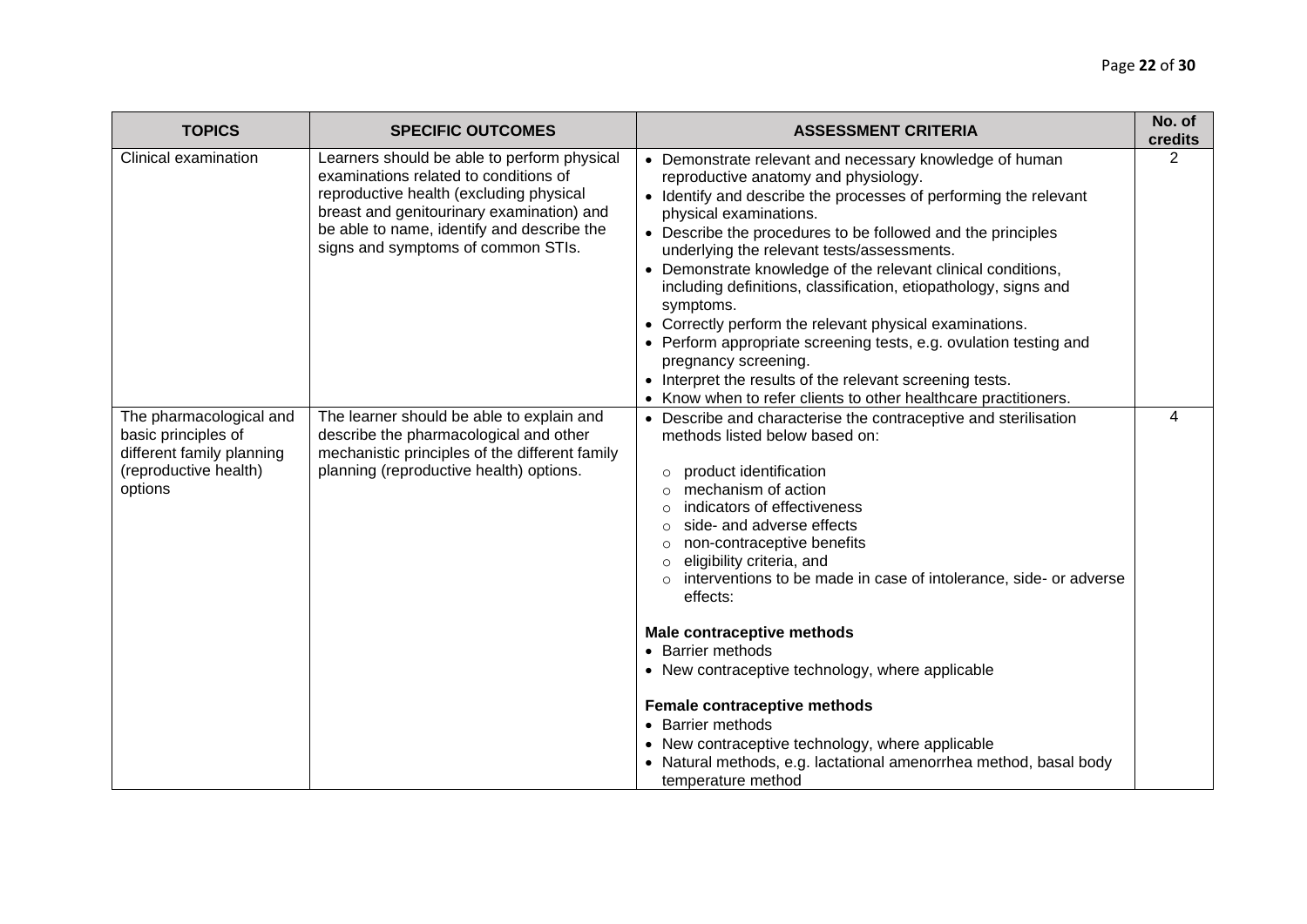| <b>TOPICS</b>                                                                           | <b>SPECIFIC OUTCOMES</b>                                                                                                                                                                                                                            | <b>ASSESSMENT CRITERIA</b>                                                                                                                                                                                                                                                                                                                                                                                                                                                                                                                                                                                                                                                                                             | No. of<br>credits |
|-----------------------------------------------------------------------------------------|-----------------------------------------------------------------------------------------------------------------------------------------------------------------------------------------------------------------------------------------------------|------------------------------------------------------------------------------------------------------------------------------------------------------------------------------------------------------------------------------------------------------------------------------------------------------------------------------------------------------------------------------------------------------------------------------------------------------------------------------------------------------------------------------------------------------------------------------------------------------------------------------------------------------------------------------------------------------------------------|-------------------|
|                                                                                         |                                                                                                                                                                                                                                                     | • Oral contraceptives, both progesterone alone and combination<br>formulas<br>• Injectable intramuscular contraceptives<br>• Subdermal implants<br>• IUD (copper bearing and levonorgestrel IUS)<br><b>Emergency post-coital contraception</b><br>• Emergency contraception<br>• Sterilisation methods<br>• Tubal ligation<br>• Ablation and other intrauterine techniques<br>• Vasectomy<br>• New sterilisation techniques, where applicable                                                                                                                                                                                                                                                                          |                   |
| Evaluation, interpretation,<br>and decision making                                      | Learners should be able to critically evaluate<br>and interpret various scenarios related to<br>reproductive health conditions and the need<br>for family planning (reproductive health) and<br>decide on an appropriate method or<br>intervention. | • Based on the patient interview and clinical examination, determine,<br>and select an appropriate family planning (reproductive health)<br>method (within the framework provided in the NDOH), for specific<br>individuals.<br>• Identify relevant clinically significant drug-drug and drug-disease<br>interactions and suggest alternative interventions where needed.<br>• Demonstrate the necessary skills to advise clients on how to use<br>hormonal and non-hormonal contraception<br>• Know when to refer clients to other healthcare practitioners.                                                                                                                                                          | 1.5               |
| Administration of specific<br>family planning<br>(reproductive health)<br>interventions | Learners should be able to safely administer<br>specific family planning (reproductive health)<br>options to patients, i.e. injectables and<br>subdermal implants.                                                                                  | • Identify principles which should be adhered to in practice, to<br>prevent any parenteral administration error related adverse event<br>following administration.<br>• Demonstrate the steps involved in the preparation the selected<br>family planning (reproductive health) formulation, i.e.<br>Identify the correct route of administration and specific<br>$\circ$<br>injection site.<br>Identify/choose/select the appropriate needle-, and syringe<br>$\circ$<br>size for the selected formulation.<br>Check the expiry date of the formulation and all products used.<br>$\circ$<br>Prepare (reconstitute where applicable) the selected<br>$\circ$<br>formulation as per the manufacturer's specifications. | 3                 |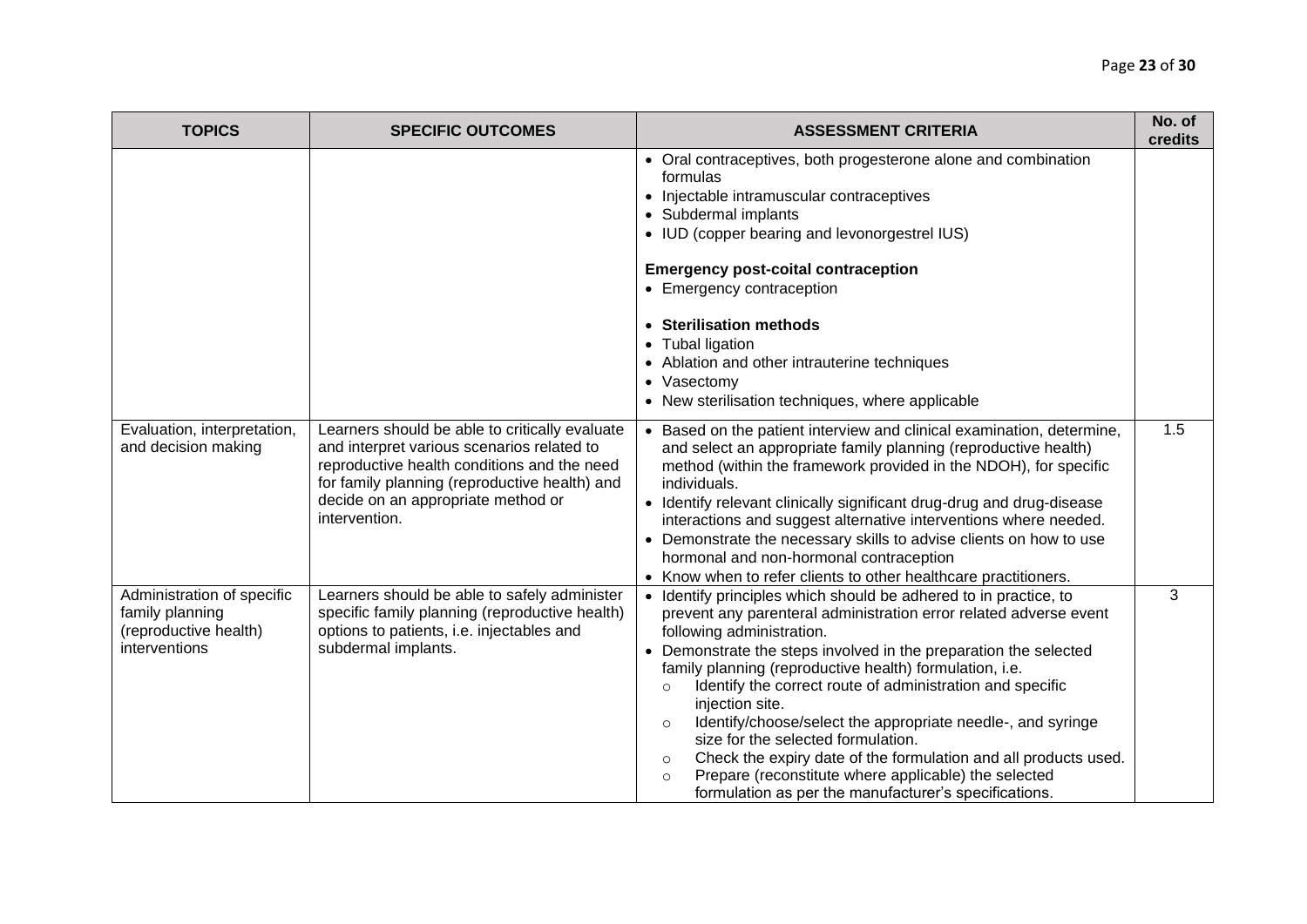| <b>TOPICS</b>                                                                             | <b>SPECIFIC OUTCOMES</b>                                                                                                                       | <b>ASSESSMENT CRITERIA</b>                                                                                                                                                                                                                                                                                                                                                                                                                                                                                                                                                                                                                                                                                                                                                                                                                                                                                                                                                                                                                                                                       | No. of<br>credits |
|-------------------------------------------------------------------------------------------|------------------------------------------------------------------------------------------------------------------------------------------------|--------------------------------------------------------------------------------------------------------------------------------------------------------------------------------------------------------------------------------------------------------------------------------------------------------------------------------------------------------------------------------------------------------------------------------------------------------------------------------------------------------------------------------------------------------------------------------------------------------------------------------------------------------------------------------------------------------------------------------------------------------------------------------------------------------------------------------------------------------------------------------------------------------------------------------------------------------------------------------------------------------------------------------------------------------------------------------------------------|-------------------|
|                                                                                           |                                                                                                                                                | • Position the client in an enabling and comfortable position.<br>• Demonstrate appropriate preparation of the injection site.<br>• Demonstrate the ability to safely administer the different types of<br>parenteral family planning (reproductive health) formulations as per<br>the manufacturer's specifications.<br>• Demonstrate how to safely discard needles, syringes, and other<br>administration consumables into a sharps container and medical<br>waste receptacle.<br>• Differentiate between adverse events resulting from the parenteral<br>formulation or its administration, and other non-associated<br>coincidental events.<br>• Describe potential underlying causes for each type of adverse<br>event following administration and understand the link between the<br>adverse event and its cause.<br>• Distinguish between minor and severe (serious and non-serious)<br>adverse event following administration.<br>• Identify and describe local and systemic signs and symptoms of<br>adverse event following administration and the appropriate<br>management thereof. |                   |
| Monitoring and evaluation<br>of family planning<br>(reproductive health)<br>interventions | Learners should be able to adequately<br>monitor and evaluate the outcomes of the<br>selected family planning (reproductive<br>health) options | • Develop a plan to monitor and evaluate therapeutic outcomes and<br>make recommendations regarding potential amendments to the<br>selected interventions, where necessary.<br>• Identify and anticipate potential medicine- or other related problems<br>and conceptualise strategies to prevent and solve problems that<br>may arise.<br>• Identify, describe and explain potentially severe adverse reactions,<br>e.g. anaphylaxis<br>• Provide supportive care for severe adverse reactions, e.g.<br>anaphylaxis (Important: Administration of injections can be done<br>where immediate access to a nursing or medical practitioner is<br>available. In the absence thereof, the pharmacist should have<br>appropriate qualifications to handle anaphylactic shock and<br>adverse events following administration).<br>• Analyse and evaluate any prior or current family planning<br>(reproductive health) interventions for the following: medicine or<br>other general efficacy, safety and rationale for use.                                                                           | 1.5               |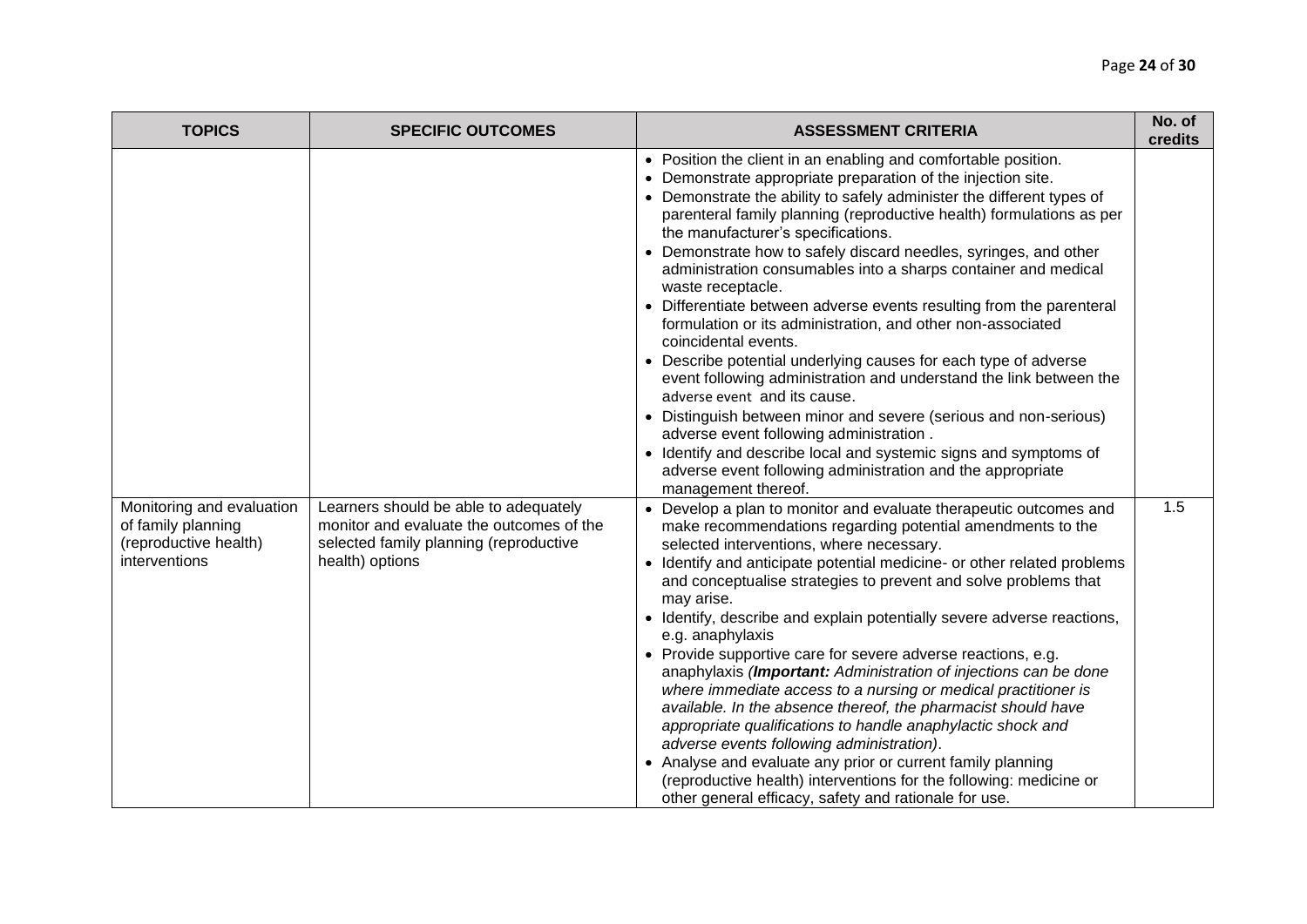| <b>TOPICS</b>                                | <b>SPECIFIC OUTCOMES</b>                                                                                                                                                                                     | <b>ASSESSMENT CRITERIA</b>                                                                                                                                                                                                                                                                                                                                                                                                                                                                                                                                                                                                                                                                                                                                                                                                                                                                          | No. of<br>credits |
|----------------------------------------------|--------------------------------------------------------------------------------------------------------------------------------------------------------------------------------------------------------------|-----------------------------------------------------------------------------------------------------------------------------------------------------------------------------------------------------------------------------------------------------------------------------------------------------------------------------------------------------------------------------------------------------------------------------------------------------------------------------------------------------------------------------------------------------------------------------------------------------------------------------------------------------------------------------------------------------------------------------------------------------------------------------------------------------------------------------------------------------------------------------------------------------|-------------------|
|                                              |                                                                                                                                                                                                              | • Monitor the outcomes and make recommendations regarding<br>potential amendments to the intervention, where necessary.<br>• Analyse and evaluate the relevant therapeutic progress reports and<br>construct correct and concise recommendations in the form of a<br>written report.                                                                                                                                                                                                                                                                                                                                                                                                                                                                                                                                                                                                                |                   |
| Providing patient<br>information             | The learner should be able to communicate<br>with their patients regarding the different<br>family planning (reproductive health) options,<br>patient uncertainties and the need for safe-<br>sex practices. | • Demonstrate a sensitive and non-judgmental consultation style<br>• Apply effective and culturally sensitive communication skills in<br>family planning (reproductive health) counselling<br>• List the basic steps on counselling in reproductive health, focusing<br>on family planning (reproductive health) counselling including<br>clients requiring special considerations (e.g. adolescents, women<br>approaching menopause, LGBTQI+, etc.)<br>• Explain the importance of safe sex practices and the risks<br>associated with irresponsible sexual practices.<br>• Explain the importance of fertility awareness and annual<br>gynaecological examination by a medical practitioner.<br>• Communicate relevant information to the patient relating to the<br>family planning (reproductive health) option prescribed/proposed,<br>and other relevant topics, e.g. lifestyle modification. | 0.5               |
| Documentation and<br>record keeping          | Learners should be able to keep accurate<br>record and draft appropriate documentation.                                                                                                                      | Document and keep records of all aspects of the consultation<br>$\bullet$<br>session, including patient feedback regarding the information<br>provided.<br>Draft appropriate referral letters and/or any other relevant<br>documentation.<br>Develop appropriate informed consent forms and ensure proper<br>$\bullet$<br>documentation thereof.                                                                                                                                                                                                                                                                                                                                                                                                                                                                                                                                                    | 0.1               |
| Legal, professional, and<br>ethical practice | Learners should be able to act in a legal,<br>professional and ethical manner.                                                                                                                               | Act in a professional and ethical manner when providing any<br>$\bullet$<br>of the family planning (reproductive health) services.<br>Characterise and describe the principles of reproductive<br>$\bullet$<br>rights and gender issues related to family planning<br>(reproductive health)<br>Understand and apply the law relating to individual's choices<br>$\bullet$<br>regarding family planning (reproductive health)                                                                                                                                                                                                                                                                                                                                                                                                                                                                        | 0.2               |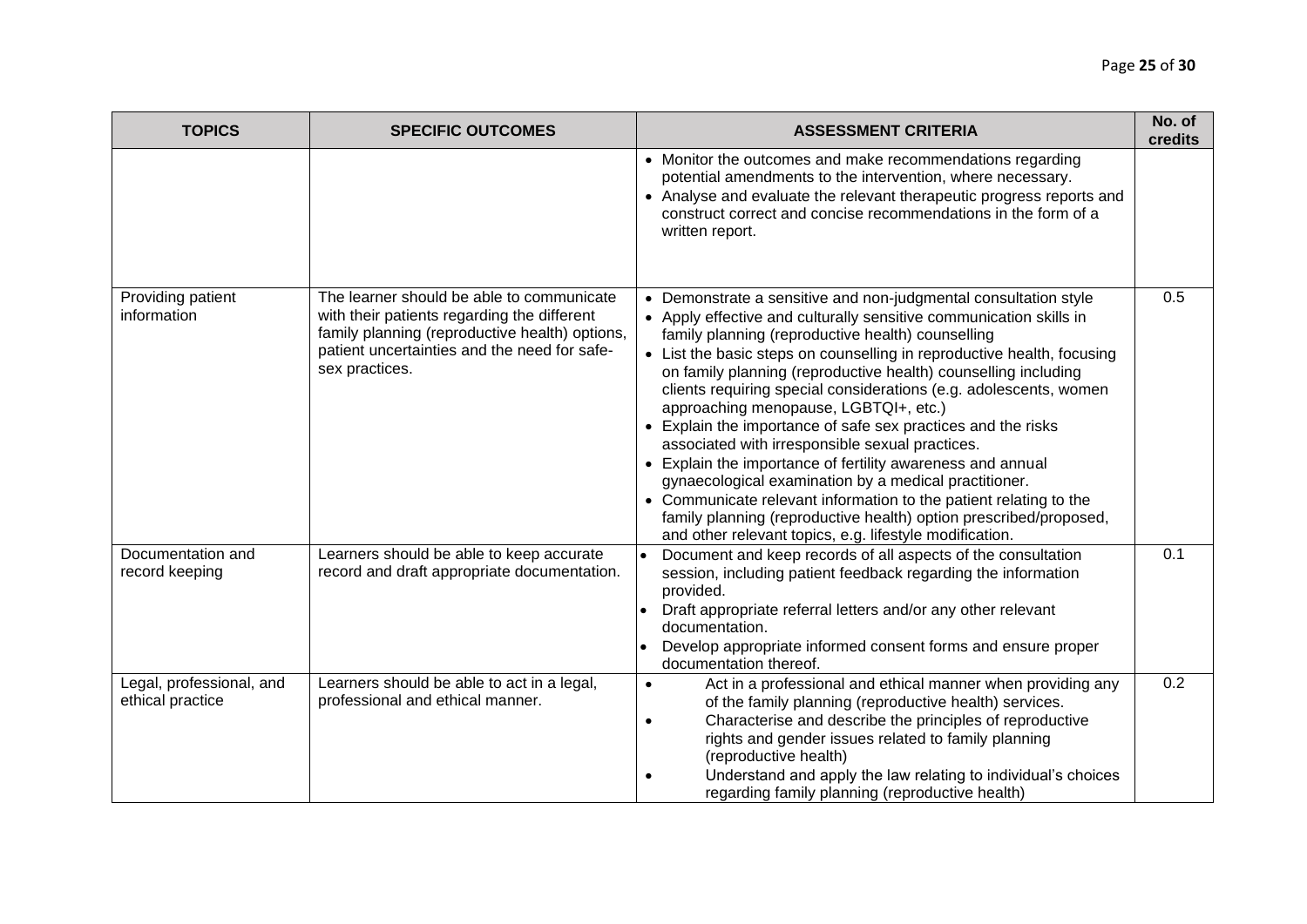| <b>TOPICS</b> | <b>SPECIFIC OUTCOMES</b> | <b>ASSESSMENT CRITERIA</b>                                                                                                                                                                                                 | No. of<br>credits |
|---------------|--------------------------|----------------------------------------------------------------------------------------------------------------------------------------------------------------------------------------------------------------------------|-------------------|
|               |                          | Identify and critically reflect on factors around crisis<br>pregnancy<br>Discuss and reflect on the medico-legal and ethical<br>considerations specific to sexual health care and family<br>planning (reproductive health) |                   |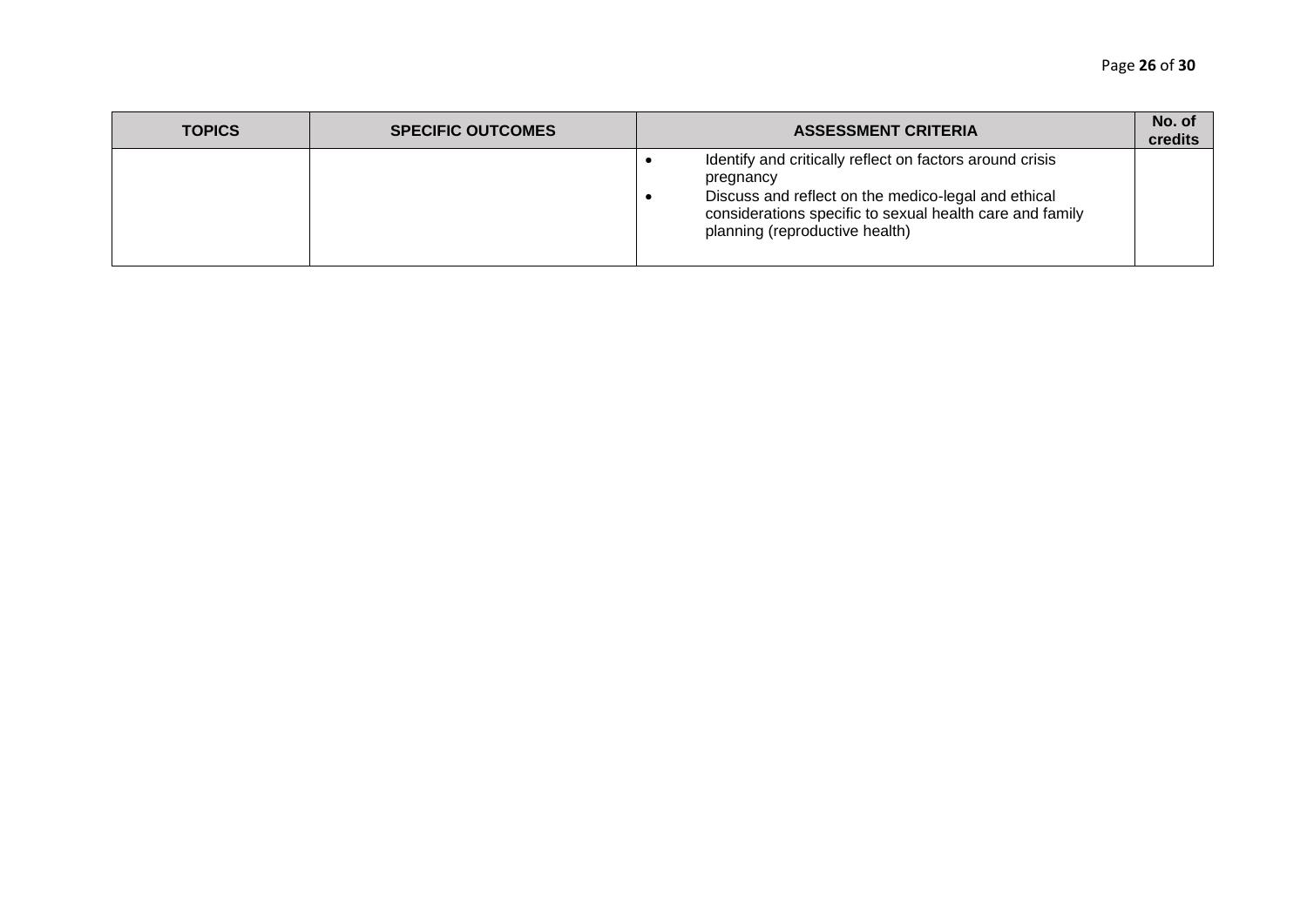#### <span id="page-27-0"></span>**6. CRITICAL CROSS-FIELD OUTCOMES**

- (a) Identifying and solving problems in which the responses of pharmacists display that responsible decisions using critical and creative thinking, have been made.
- (b) Working effectively with others as a member of a team, group, organisation, community.
- (c) Organising and managing oneself and one's activities responsibly and effectively.
- (d) Collecting, analysing, organising and critically evaluating information.
- (e) Communicating effectively using visual, mathematical and/or language skills in the modes of oral and/or written persuasion.
- (f) Using science and technology effectively and critically, showing responsibility towards the environment and health of others.
- (g) Demonstrating an understanding of the world as a set of related systems by recognising that problem-solving contexts do not exist in isolation.
- (h) Contributing to the full personal development of each learner and the social and economic development of society at large, by making it the underlying intention of any programme of learning to make an individual aware of the importance of:
	- (i) reflecting on and exploring a variety of strategies to learn more effectively,
	- (ii) participating as responsible citizens in the life of local, national and global communities,
	- (iii) being culturally and aesthetically sensitive across a range of social contexts.

## <span id="page-27-1"></span>**7. QUALIFICATIONS AND EXPERIENCE OF PRESENTERS/FACILITATORS**

The presenters of the family planning course –

- (a) must have an undergraduate pharmacy qualification i.e., Bachelor of Pharmacy (BPharm) degree, or recognised equivalent, plus a relevant postgraduate qualification;
- (b) must be registered as a Practising Pharmacist with the SAPC;
- (c) must have a minimum of 5 years' experience as a Practising Pharmacist and a minimum of three years' experience in the field of study at a higher education training institution, and
- (d) may collaborate with a qualified clinician for practical training i.e., medical practitioner, professional nurse (registered with the relevant professional body) with a minimum of three years' practical experience in the practical skills training offered.

#### <span id="page-27-2"></span>**8. STANDARDS FOR PRESENTATION OF THE FAMILY PLANNING TRAINING (REPRODUCTIVE HEALTH)**

The training on family planning (reproductive health) must be presented by a Higher Education Institution accredited by the South African Pharmacy Council to offer the short course.

#### <span id="page-27-3"></span>**9. MODE OF DELIVERY**

The training on family planning (reproductive health) should be presented to practising pharmacists who are employed full-time or part-time. The interactive lessons of the training can be presented using an online platform that allow for flexible study hours. There should be face-to-face contact sessions for practical sessions. The Higher Education Institution must have a reliable electronic platform that makes provision for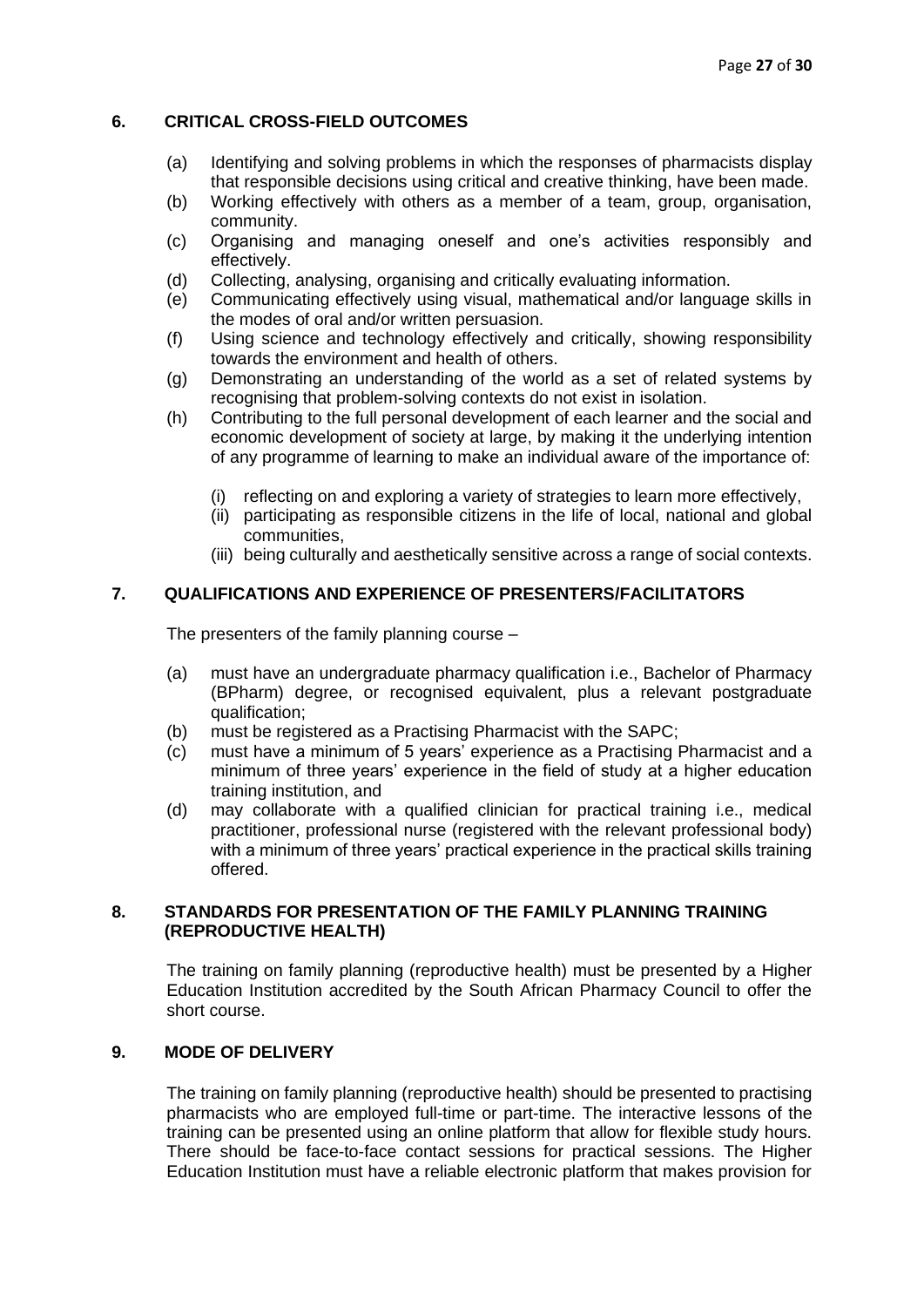the sharing of study material and resources. This platform must have access control and at a minimum allow for the following:

- General announcements.
- Communication with students,
- Resources and training material (including study guides, PowerPoint® presentations, video's),
- Submission of work assignments;
- Online assessments;
- A comprehensive study guide. The study guide must guide the student through the learning process and should integrate all the topics which forms part of each module; and
- Additional textbooks and references, where possible and applicable.

#### <span id="page-28-0"></span>**10. ASSESSMENT OF THE FAMILY PLANNING (REPRODUCTIVE HEALTH) TRAINING**

The methods of assessment for the course must include both formative and summative assessments, i.e. formative assessments in the form of work assignments and a formal summative assessment by means of an examination at the end of the course. The examination at the end of the theory part of the course must be in the form of a written/online examination. The summative assessment at the end of the practical session of the course must be in the form of a practical examination i.e., an objective structured clinical examination. Assessments should accurately reflect the number of credits allocated to each study topic. A learner should obtain an average of 70% across formative assessments to be able to write the summative assessment. The final mark for the summative assessment should also be 70% to pass the supplementary training on family planning (reproductive health) .

#### <span id="page-28-1"></span>**11. PROCESS OF APPEAL**

A process must be in place in cases where students disagree with the outcome of an assessment (written or practical). Appeals against assessment decisions on the demonstration of competence by candidates must be described in the study guide of the course.

#### <span id="page-28-2"></span>**12. PROCESS IN CASE OF DISHONESTY AND PLAGIARISM**

Students must be warned against dishonesty and plagiarism. A procedure must be in place to address this kind of misconduct and in serious cases, it should be reported to the South African Pharmacy Council.

#### <span id="page-28-3"></span>**13. STANDARDS FOR ADMINISTRATION AND RECORD KEEPING**

A student administration system must be available for maintaining and updating detailed information about each enrolled student. Information must include but not be limited to the following: Student's full names and surname Maiden name (if applicable) Identification or passport number

Contact numbers (cell phone and landline)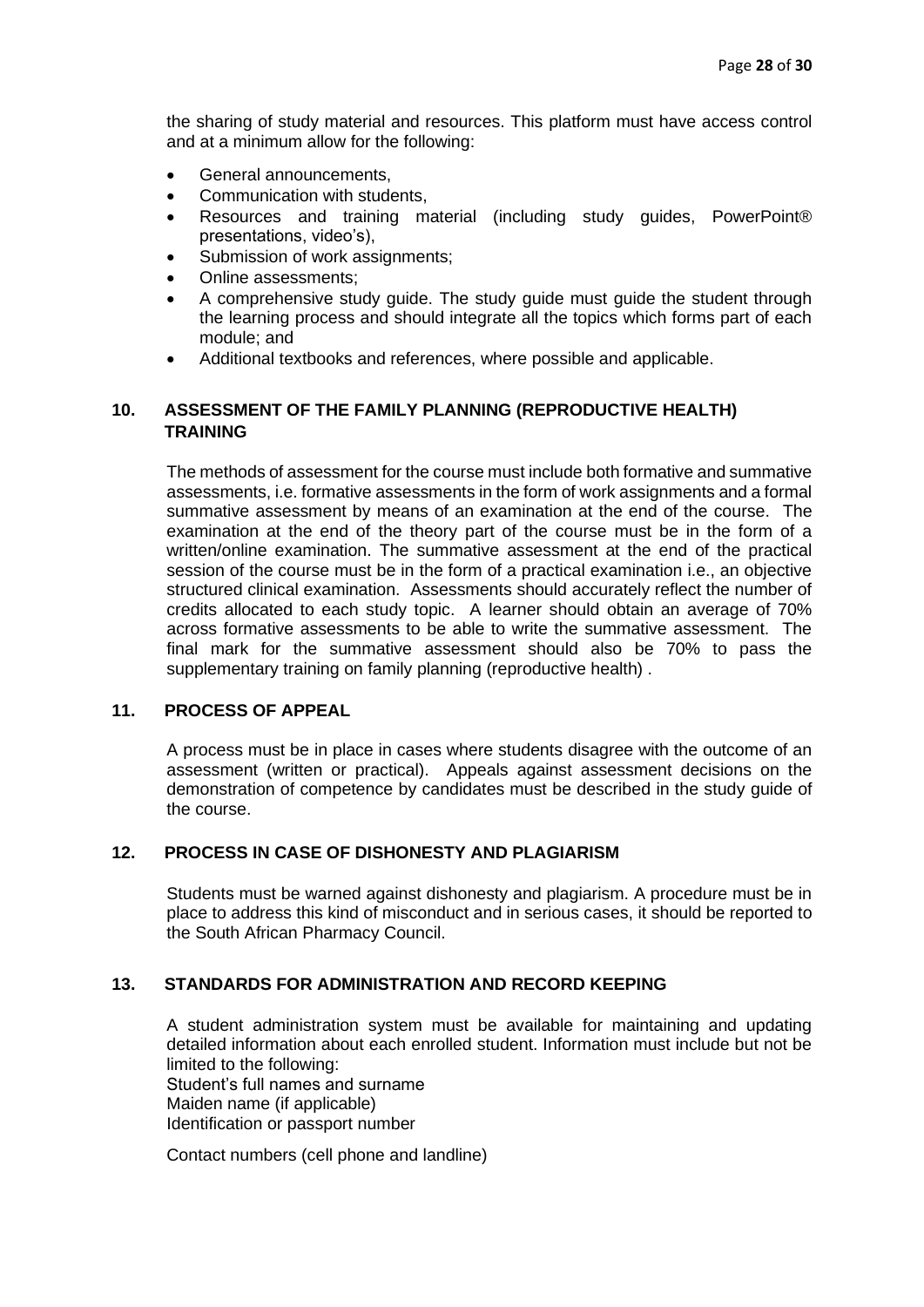E-mail address Postal address Qualifications Past employment (indicating work experience in a clinical environment)

The system must include a functionality to generate a document that can be used as "Proof of Registration" for each enrolled student.

The student administration system must also allow for record keeping of the marks that each student has obtained in each of the assessments.

#### <span id="page-29-0"></span>**14. CERTIFICATION METHODS AND PROCEDURES**

Procedures must be in place to ensure that certification of students is managed in a secure and safe manner. The security and accuracy of certificates during printing, filing and distribution must be assured. The following minimum information is required for certification of the family planning (reproductive health) modules/course:

- Provider name and/or logo
- Name of the module/course
- Student's full name (first names followed by surname)
- Student identification
- Date of issue of the certificate
- Signatories

#### <span id="page-29-1"></span>**15. FACILITIES AND EQUIPMENT**

The physical facilities must be adequate to deliver the theoretical and practical components of the training. For the theoretical training, facilities must include an online teaching and learning platform. For the practical training, facilities must include a skills laboratory adequate in size to accommodate the number of learners trained per session. The venue must be suitable to be able to practice and demonstrate competence in the education and counselling of patient. The skills laboratory must also provide adequate storeroom facilities for keeping equipment and consumables and must include an area(s) for practice simulations and an area(s) where practical assessments can be conducted.

The equipment in the skills laboratory to deliver practical training must include adequate numbers of the following:

- Intramuscular medical device/medicine administration training pads
- Subcutaneous/subdermal medical device/medicine administration training pads
- **Emergency tray**
- Different needles and syringes suitable for family planning services;
- Alcohol swabs, cotton wool balls, gauze swabs, plasters
- Biohazardous materials and sharps disposal containers and medical waste receptacle
- Scale and height measure
- Condom trainer, female, and male condoms
- Pregnancy and ovulation tests
- Thermometer and an ovulation thermometer to measure basal body temperature (BBT)
- A diaphragm (optional)
- Examples of the different pill packs (COCs and POPs)